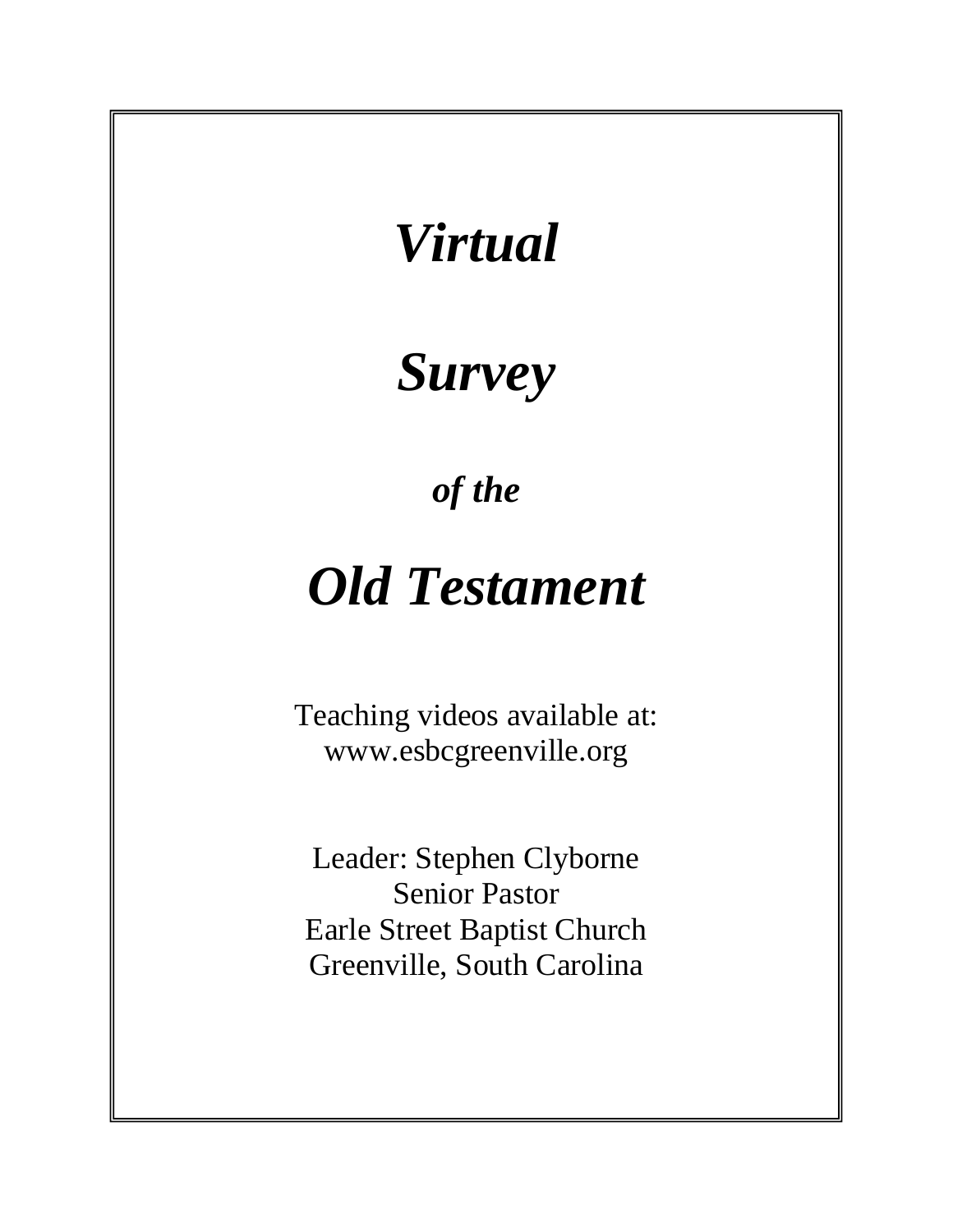## *Survey of the Old Testament*

| <b>Session</b><br>Session 1 | <b>Topic</b><br>An Introduction to the Old Testament                | <b>Reading</b>                                                                     |
|-----------------------------|---------------------------------------------------------------------|------------------------------------------------------------------------------------|
| Session 2                   | The Prehistorical Period                                            | Genesis 1-11                                                                       |
| Session 3                   | The Patriarchal Period<br>c. 1800 - 1700 B.C.                       | Genesis 12-50                                                                      |
| Session 4                   | From Egypt to the Promised Land<br>c. 1700 - 1240 B.C.              | Exodus - Deuteronomy                                                               |
| Session 5                   | Fall Break - No class                                               |                                                                                    |
| Session 6                   | Conquest of Canaan and the Tribal Confederation<br>1240 - 1020 B.C. | Joshua - 1 Samuel 10                                                               |
| Session 7                   | The United Monarchy<br>1020 - 922 B.C.                              | 1 Samuel 11 - 1 Kings 11<br>1 Chronicles 1 - 2 Chronicles 9                        |
| Session 8                   | The Divided Monarchy: The Northern Kingdom<br>922 - 722 B.C.        | 1 Kings 12 - 2 Kings 25<br>Amos, Hosea                                             |
| Session 9                   | The Divided Monarchy: The Southern Kingdom<br>922 - 587 B.C.        | 2 Chronicles 10 - 36<br>Isaiah 1-39, Micah, Nahum<br>Habakkuk, Jeremiah, Zephaniah |
| Session 10                  | Exile, Restoration, and Reconstruction<br>597 - 440 B.C.            | Lamentations, Ezekiel<br>Isaiah 40-66, Haggai, Zechariah 1-8,<br>Ezra, Nehemiah    |
| Session 11                  | Worship and Wisdom Literature                                       | Psalms, Proverbs, Ecclesiastes<br>Song of Solomon, Job                             |
| Session 12                  | Post-Exilic Literature<br>539 - 63 B.C.                             | Obadiah, Malachi, Joel<br>Zechariah 9-14, Daniel<br>Esther, Ruth, Jonah            |
| Session 13                  | <b>Between the Testaments</b><br>440 - 63 B.C.                      | Apocrypha                                                                          |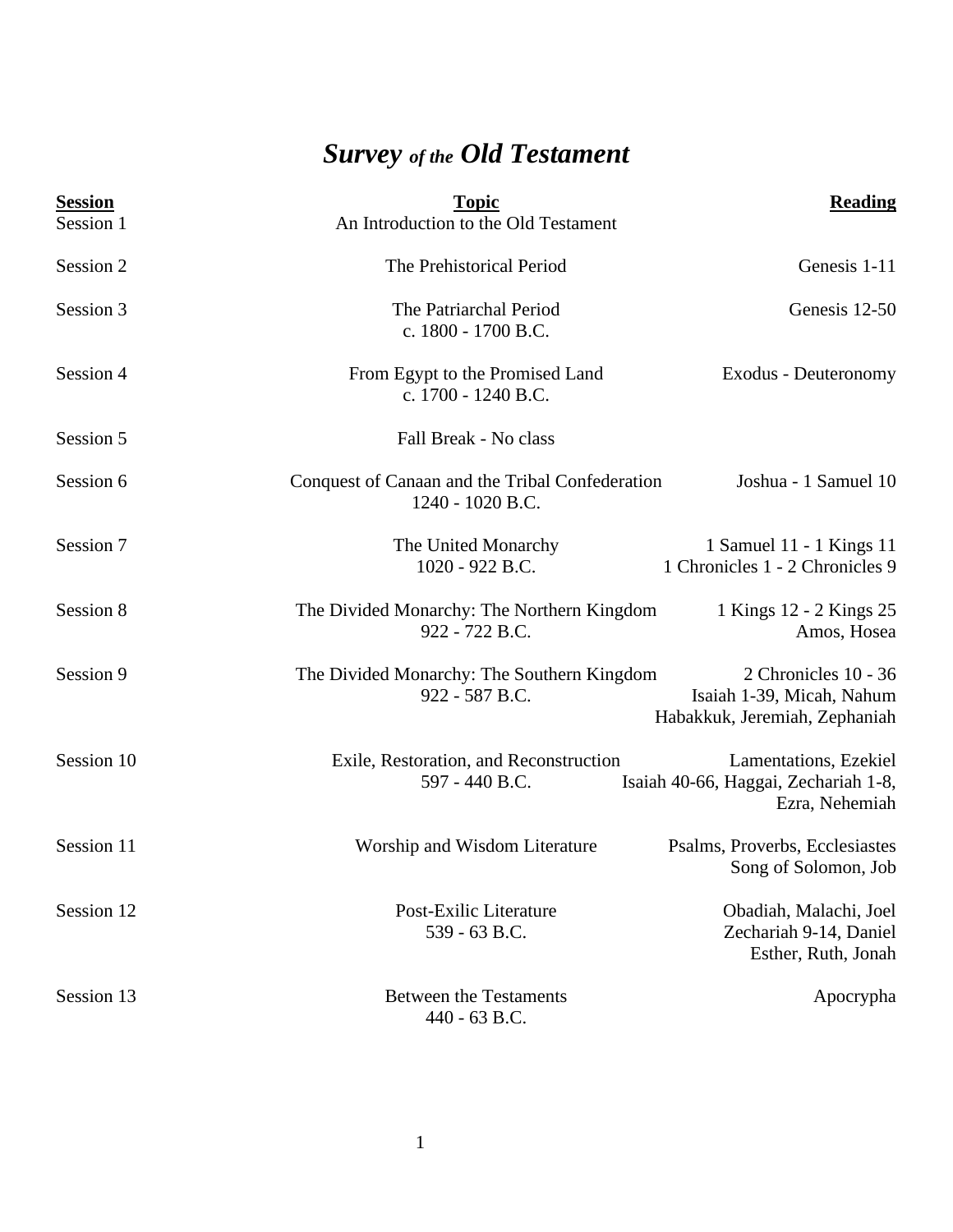### **SESSION 1 -** *An Introduction to the Old Testament*

### **I. The Nature of Scripture**

- A. Scripture is primarily about God and only secondarily about us.
- B. Scripture is not "user-friendly" or inclusive; it is evangelistic.
- C. Scripture was given not so much to speak to the world, but to re-create it.
- D. Scripture has a high tolerance for ambiguity.
- E. Scripture produces conflicts and collisions.

### **II. Revelation**

- A. The identity of the Revealer
- B. What is revealed
- C. The means of revelation
- D. The receipt of revelation
- E. The recipient of revelation
- **III. Inspiration of Scripture** Literally, "breathed into" or "in-spirited." Whereas revelation is God's selfdisclosing activity, inspiration is the impulse to preserve it and hand it on.
	- A. Mechanical (or plenary verbal, or dictation) theory
	- B. Dynamical theory
	- C. Naturalistic theory

### **IV. How the Old Testament Came to Be**

A. Oral transmission to literary form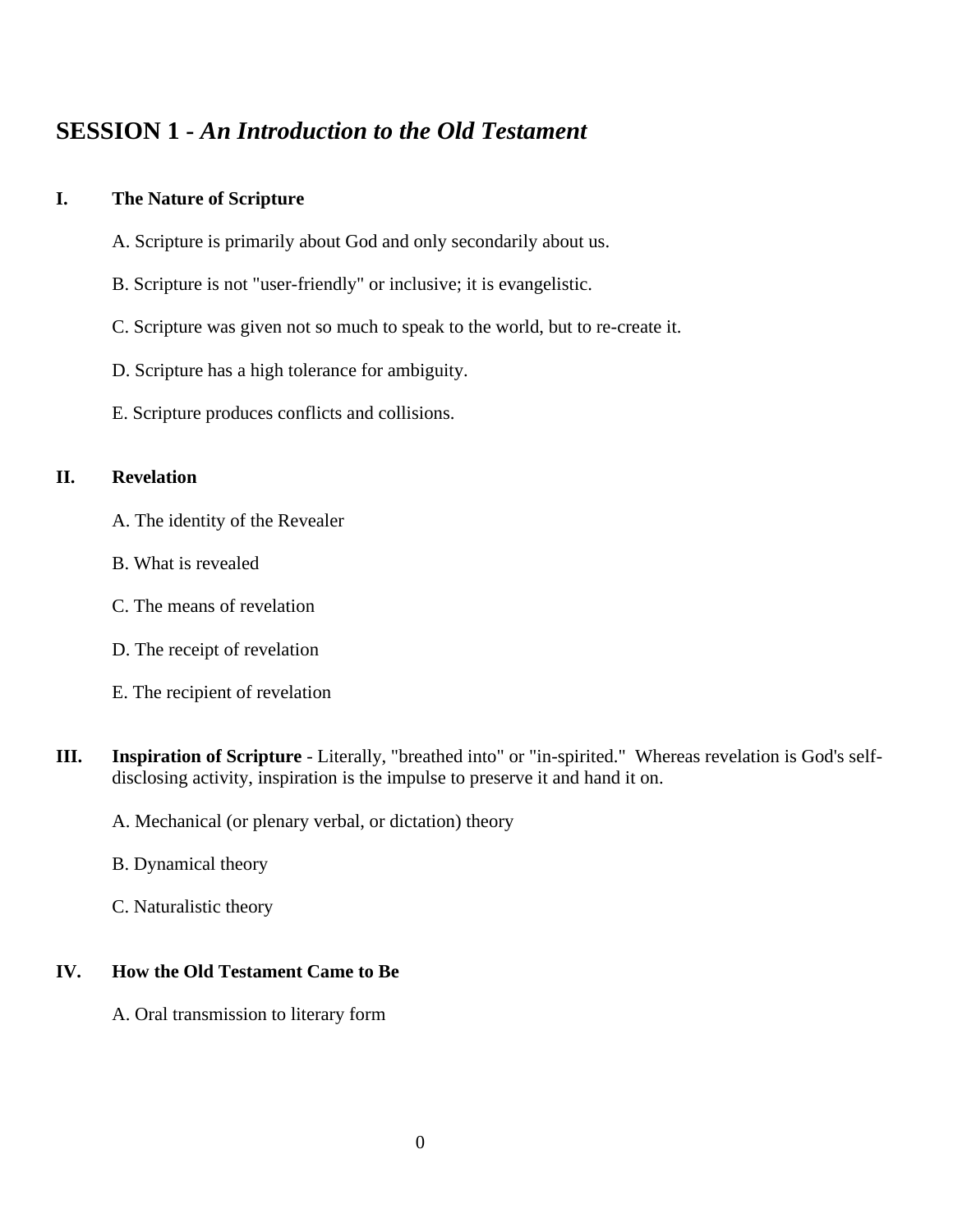### B. The Documentary Hypothesis

- 1.  $J =$  Yahwistic tradition
- 2.  $E =$  Elohistic tradition
- $3. D = Deuteronomic tradition$
- 4.  $P =$  Priestly tradition

### C. The Old Testament Text

- 1. Language
- 2. Material
- 3. Reproduction
- 4. Translation

### **V. The Geography of the Old Testament**

- A. Mesopotamia
- B. Asia Minor (Armenia)
- C. Egypt
- D. Syro-Phoenicia
- E. Palestine (Canaan/Israel)
	- 1. Coastal Plain
		- a. Plain of Philistia
		- b. Plain of Sharon
		- c. Plain of Acre
	- 2. Central Hill Country
	- 3. Jordan Rift
	- 4. Transjordan Plateau
- F. Major Roads
	- 1. The Way of the Philistines (The Way of the Sea)
	- 2. The King's Highway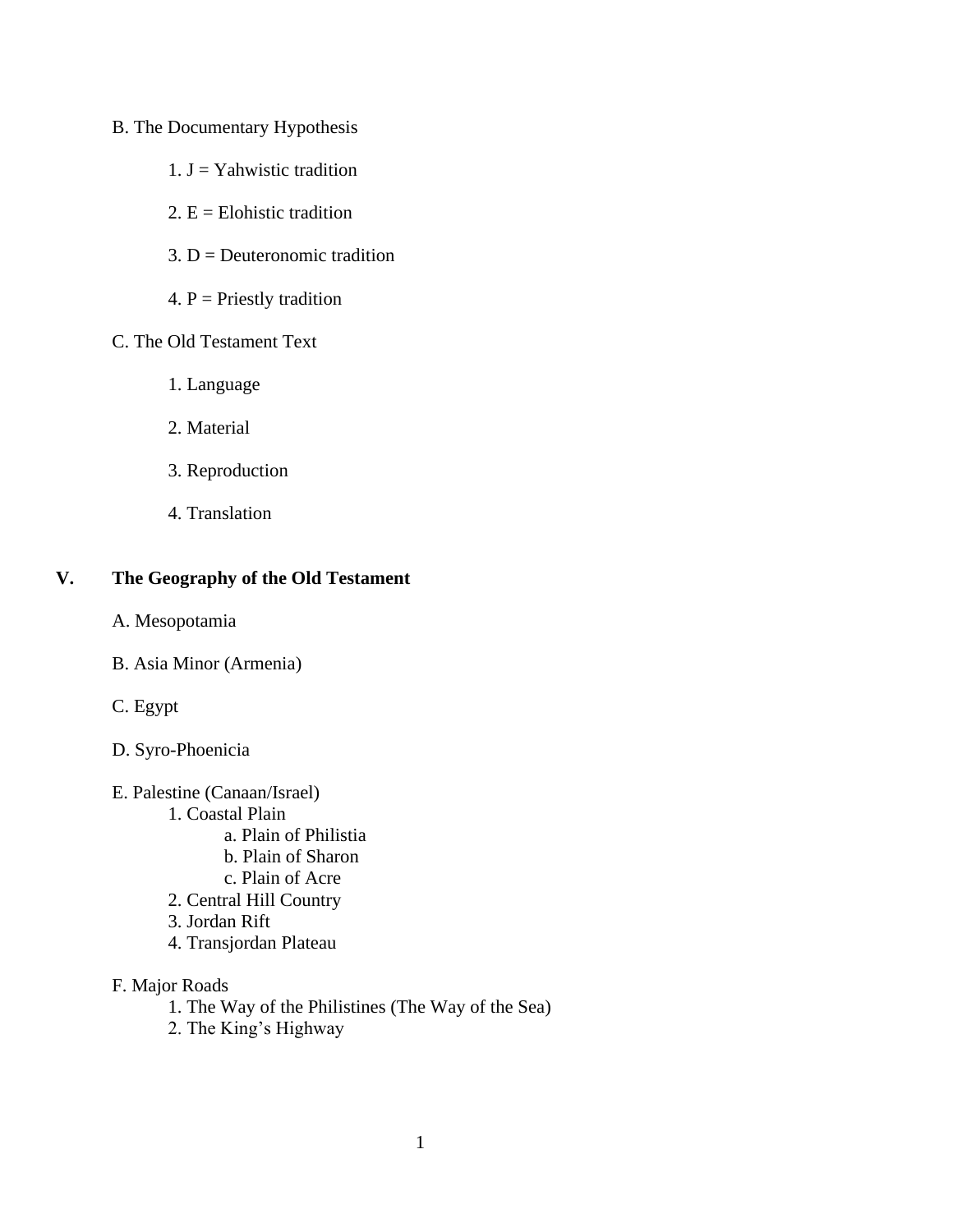### **SESSION 2 -** *The Prehistorical Period* Genesis 1-11

### **I. Characteristics of Genesis 1-11**

- A. Primarily theological (history or parable?)
- B. Retrospectives by the covenant community
- C. Universal overtones
- D. Prehistorical

### **II. A Picture of God - Four Cycles of Judgment and Grace**

A. The woman, the man, and the serpent (Genesis 1-3)

### **TWO CREATION STORIES:**

\* Priestly Account of Creation (1:1 - 2:4a) -Probably put together in it final form by priests in the sixth century B.C. -Orderly, systematic -Refers to God as "Elohim" (God) -The crown of God's creation is "adam" (humankind), not named as individuals. -Human beings are created last out of nothing (i.e., by God's word). -Human beings are made in the image of God, male and female. -The precedent for the Sabbath is established in creation. -God is transcendent, above the creative process.

\*Yahwistic Account of Creation (2:4b - 25) -Older than the priestly account. -Not as orderly, more of a narrative -Refers to God as "Yahweh Elohim" (the LORD God) -The creation of the world is already assumed. -Human beings are created out of dust and the "breath" of the LORD God. -Animals are created after human beings, also out of dust; then woman out of man. -The LORD God is immanent, personal, approachable; spoken of in anthropomorphic language.

### **GOD'S FIRST QUESTION: "Where are you?" (Genesis 3:9)**

- 1. Judgment against the serpent, the woman, and the man; the significance of the fall
- 2. Grace garments of skins to clothe the man and the woman
- B. Cain and Abel (Genesis 4)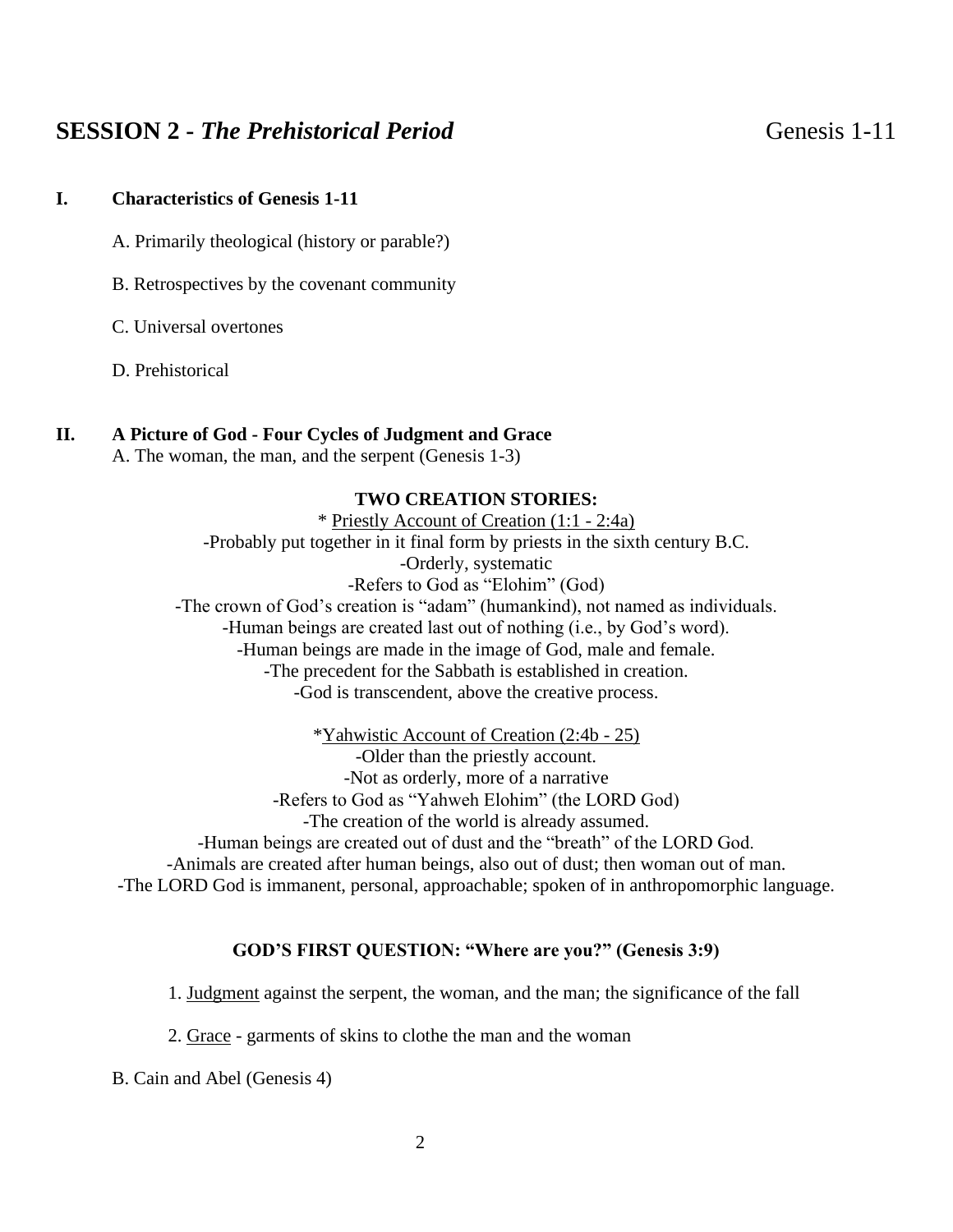### **GOD'S SECOND QUESTION: "Where is your brother?" (Genesis 4:9)**

- 1. Judgment Cain condemned to a life of wandering
- 2. Grace a protective mark

C. Noah (Genesis 5-10)

### **INTERLUDE**

#### \*The Birth of the Nephilim (6:1-4)

-This story indicates the depths of human sinfulness which resulted from the fall. -Even members of the heavenly court were corrupted.

- 1. Judgment the flood
- 2. Grace the covenant with Noah (the rainbow)

### **INTERLUDE**

### \*The Table of Nations (10:1-32)

-This section demonstrates that the human family was a unity growing out of its descent from Noah. -This section suggests the existence of several different languages.

- D. Tower of Babel (Genesis 11)
	- 1. Judgment confusion, scattering of peoples
	- 2. Grace the covenant in two parts (the rest of the Bible):

a. the covenant with Israel (Abraham and his descendants), by whom all the nations might be blessed. This covenant begins with the call/election of Abraham in Genesis 12 and is renewed with each successive generation. The rest of the Old Testament is the working out of that covenant.

b. the new covenant with the church (the new Israel) established by the life, death, and resurrection of Jesus Christ, by whom the image of God is restored in sinful humankind.

**III. A Theological Introduction to the Bible** - The first eleven chapters of Genesis sets the theological stage for everything that follows in the Old and New Testaments. They tell us everything we need to know about God and ourselves. They show us a picture of God, who is both judgmental and gracious; and they show us who we are as sinners subject to God's judgment and in need of God's grace.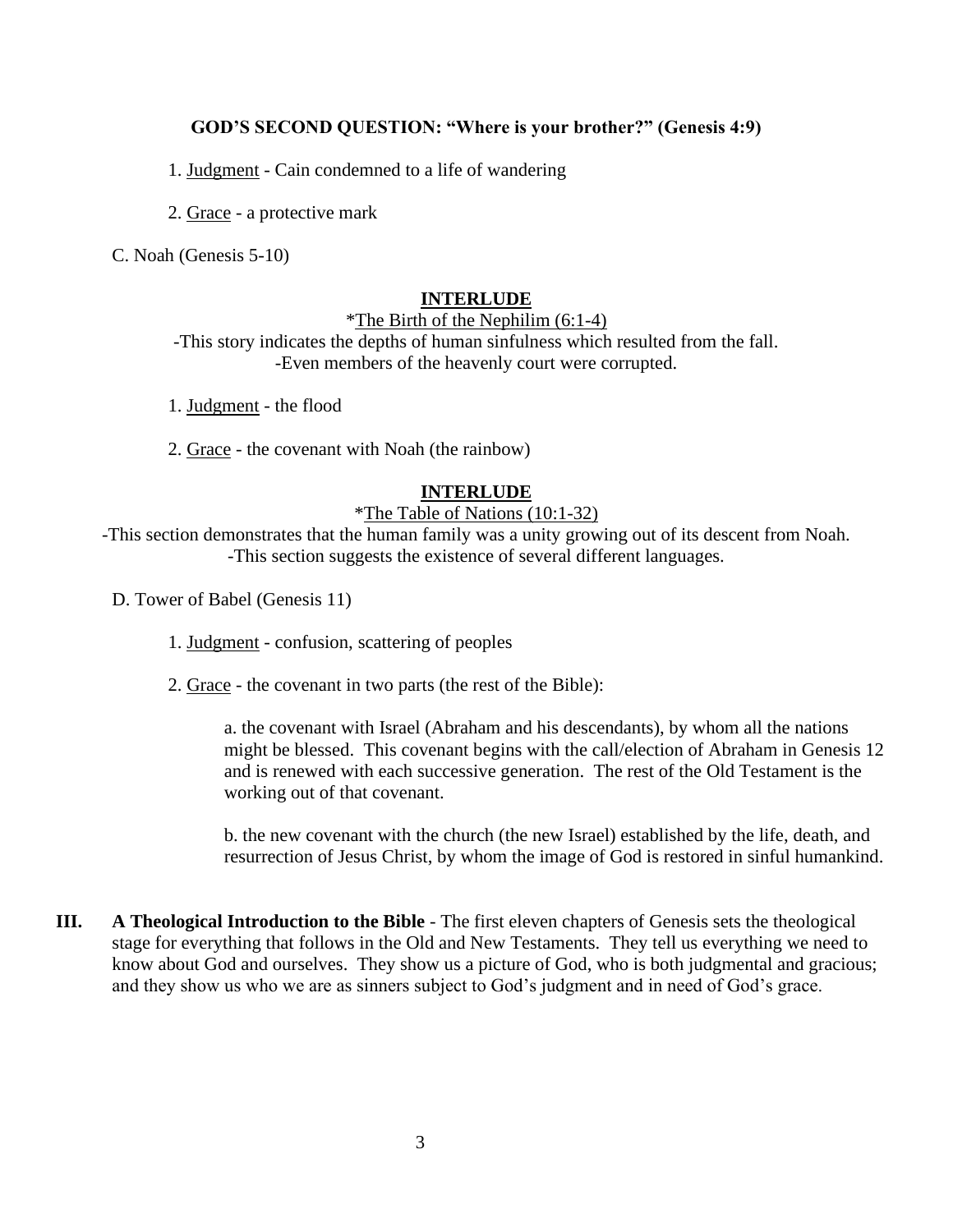### **SESSION 3 -** *The Patriarchal Period* Genesis 12-50 c. 1800-1700 B.C.

### **I. Introduction to the Patriarchal Period**

A. "Patriarch" (male head of a long family line) - the patriarchs of Israel were Abraham, Isaac, Jacob, and Joseph. They were semi-nomadic people, and were first called "Hebrews" in Genesis 14:13. At that time, the term referred to a class of people (i.e., second-class citizens who owned no land). Eventually, however, the term came to refer to a race of people (i.e., the Israelites).

- B. Dating the Patriarchs
	- 1. Excavations at Nuzi reflect similar laws/customs (16th/15th centuries, B.C.).
	- 2. The Pharaoh under whom Joseph rose to power was a Hyksos king (1700-1570 B.C.).
	- 3. The movement of the Amorites from Mesopotamia to Palestine (19th/18th centuries B.C.)

### **II. God's Covenant with Abram (Genesis 12-25)**

- A. God's Sovereign Election and Abram's "Free" Will
- B. God's Initiative and Promise
	- 1. A Land to Call Home
	- 2. Descendants
- C. Faith is more than intellectual assent ("Abram went . . ." 12:4).
- D. The call of God is not just TO Abram, but also THROUGH Abram to the world.
- E. Conflict and Covenant (13-16)
- F. Covenant and Circumcision (17)
- G. The Destruction of Sodom and Gomorrah (18-19)
- H. The Birth of Isaac and the Promise to Isaac and Ishmael (21)
- I. The Testing of Abraham's Faith (22)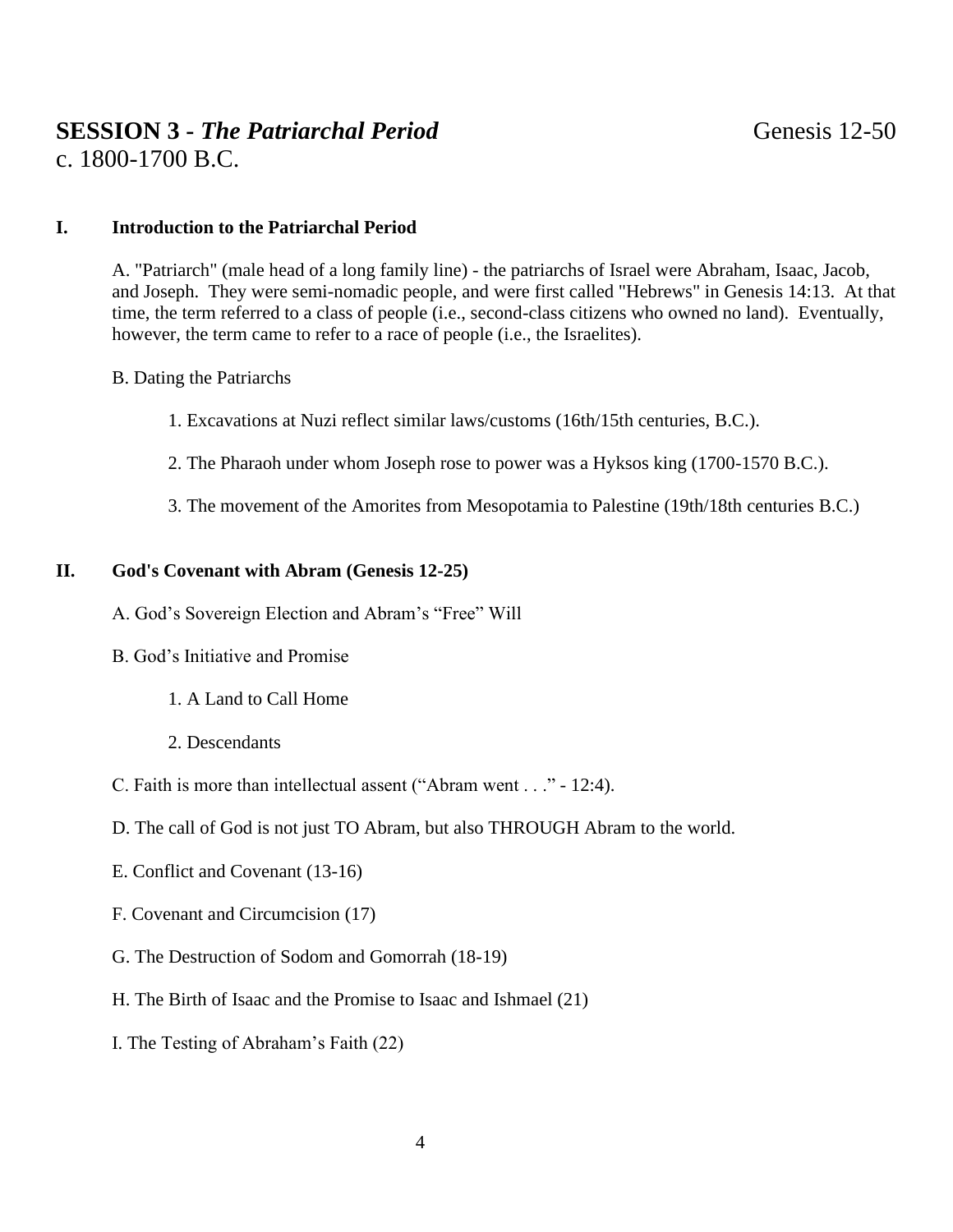### **III.** God's Covenant with Isaac (25-28) - "the hyphen between Abraham and Jacob"

### **IV. God's Covenant with Jacob (25-49)**

A. The rivalry between Jacob and Esau

- B. The twelve sons of Jacob (in order)
	- 1. Reuben (by Leah) 2. Simeon (by Leah) 3. Levi (by Leah) 4. Judah (by Leah) 5. Dan (by Bilhah, Rachel's handmaid) 6. Naphtali (by Bilhah, Rachel's handmaid)

7. Gad ((by Zilpah, Leah's handmaid) 8. Asher (by Zilpah, Leah's handmaid) 9. Issachar (by Leah) 10. Zebulun (by Leah) 11. Joseph (by Rachel) 12. Benjamin (by Rachel)

The twelve tribes of Israel that later participated in the conquest of Canaan traced their ancestry back to the twelve sons of Jacob. The tribe of Simeon seems to have dropped out of this number at an early date (Deuteronomy 33:6-25). Its place was filled, however, by the creation of two Joseph tribes, Manasseh and Ephraim (Genesis 46:20).

- C. Pivotal Experiences in Jacob's Life
	- 1. The dream at Bethel (28:10-22)
	- 2. The wrestling match at Peniel that left Jacob with a blessing and a limp (32:22-32)
	- 3. The reunion with Esau (33:1-11)

#### **V. God's Covenant with Joseph (30-50)**

- A. The sibling rivalry between Joseph and his brothers
- B. Joseph in Egypt
- C. The reunion between Joseph, his brothers and father
- D. The providence of God (50:20)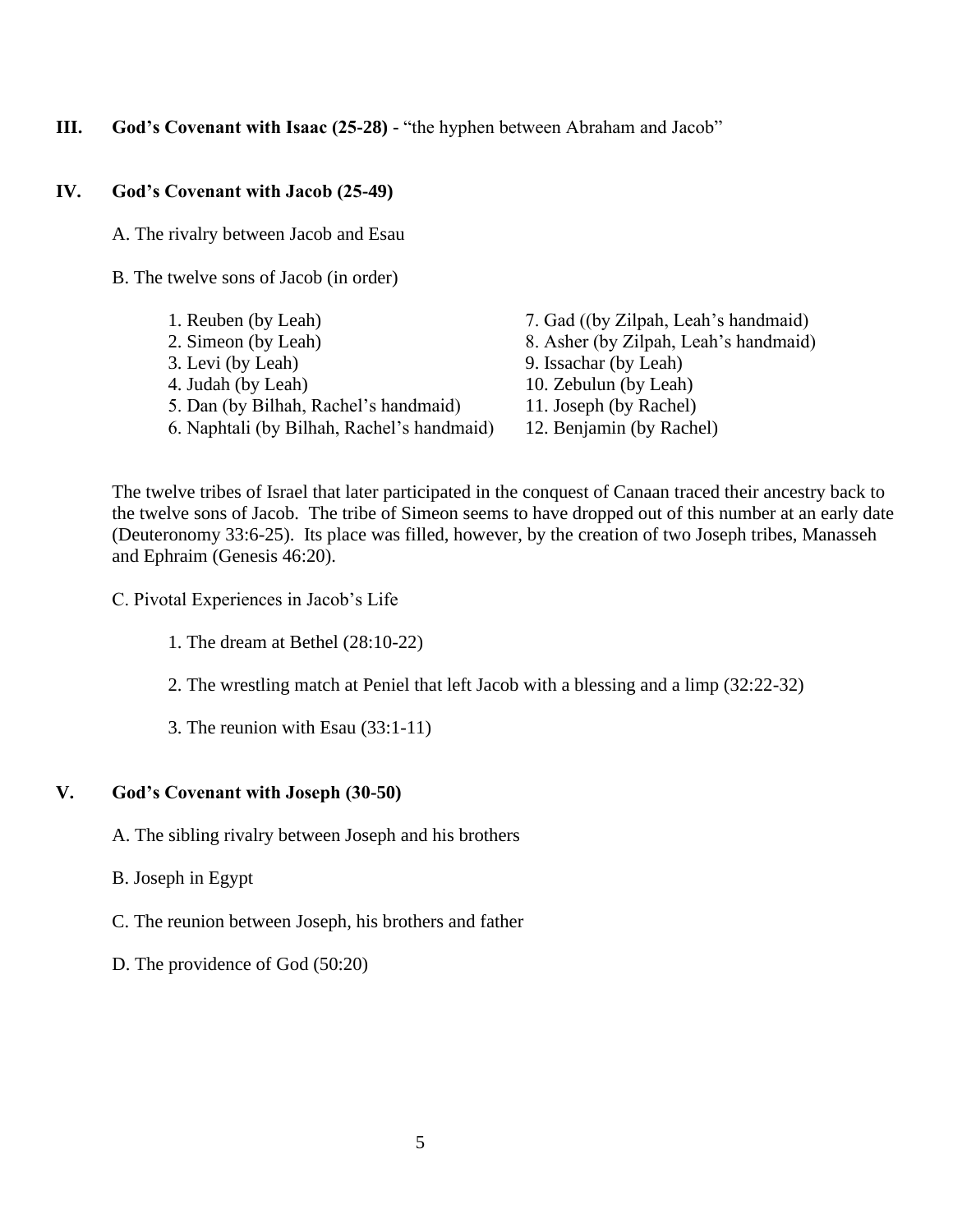### **I. The Historical Setting**

A. The death of Joseph (c. 1700 - 1550 B.C.)

B. The privileged status of Joseph's descendants under the rule of the Hyksos

C. The book of Exodus picks up hundreds of years later (c. 1300 B.C.) - See Exodus 1:8.

D. The new king (Seti I ? - 1308 - 1290 B.C.) enslaved the people of Israel for building projects at the cities of Pithom and Raamses.

E. The stage is set for the most crucial and formative event in the history of Israel: the exodus.

### **II. Moses**

A. Early Life (Exodus 1:15 - 2:10)

B. A murderer and a fugitive (Exodus 2:11-25)

C. The commissioning of Moses

1. The call of God at the burning bush (Exodus 3:1-10)

2. Moses' objections and God's replies (Exodus 3:11 - 4:17)

### **THE NAME OF GOD REVEALED: "I AM WHO I AM" (EXODUS 3:14)**

### **III. The Exodus from Egypt (1280 B.C.)**

A. The ten plagues

| 1. Pollution of the Nile | 6. Painful boils on people and animals                 |
|--------------------------|--------------------------------------------------------|
| 2. Frogs                 | 7. Hail and thunderstorm                               |
| 3. Gnats, mosquitos      | 8. Locusts (grasshoppers)                              |
| 4. Flies                 | 9. Thick darkness                                      |
| 5. Cattle disease        | 10. Killing of first-born Egyptian children and cattle |

B. The LORD hardened the heart of Pharaoh (Exodus 4:21; 7:3; 7:19; 10:1; 11:10)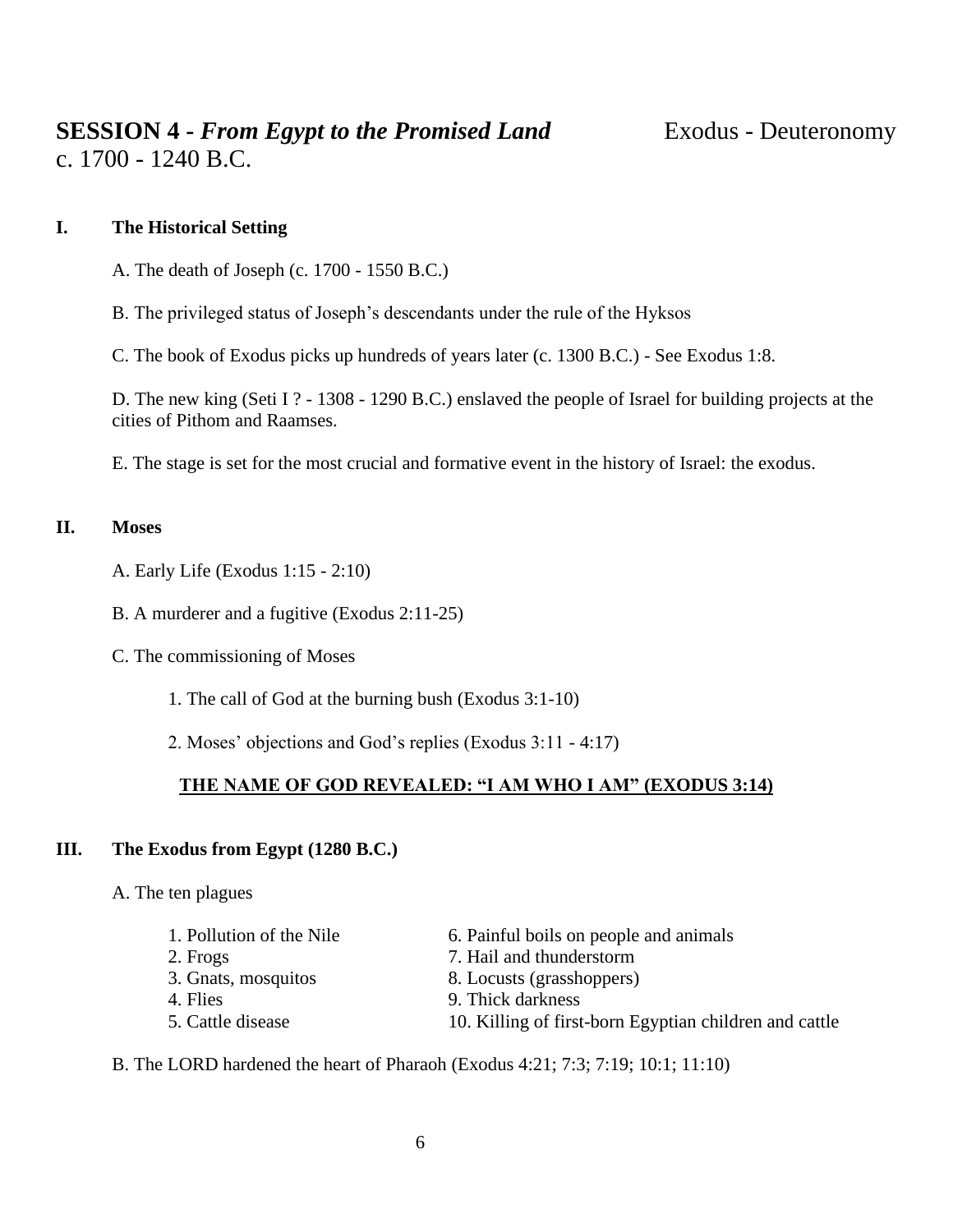- C. The establishment of the Feasts of Passover and Unleavened Bread (Exodus 12:1-28)
- D. The carrying out of the final plague (Exodus 12:29-32) "the LORD smote all the first-born . . ."
- E. The Crucial Event: The Exodus from Egypt (Exodus 12:33-50) 1280 B.C.
	- 1. During the reign of Rameses (1290 1224 B.C.)
	- 2. The departure (Exodus 12:33-51)
	- 3. The consecration of the first-born (Exodus 13:1-16)
	- 4. The parting of the Red Sea (Exodus 14:1-31)
	- 5. Two ancient songs of praise
		- a. The song of Moses (Exodus 15:1-18)
		- b. The song of Miriam (Exodus 15:21)

### **IV. Experiences in the Wilderness (1280 - 1240 B.C.)**

- A. Obstacles and Provisions from the Red Sea to Sinai (Exodus 15:22 18:27)
- B. The Giving of the Law at Sinai (Exodus 19:1 20:17)
- C. The Law Codes and the Journey toward the Promised Land
	- 1. The Covenant Code (Exodus 20:22 23:33)
	- 2. The Priestly Code
		- a. Worship (Exodus 25-31)
		- b. Priesthood (Exodus 28-29; Leviticus)
	- 3. The Deuteronomic Code (Deuteronomy)
	- 4. The Wanderings in the Wilderness (Numbers)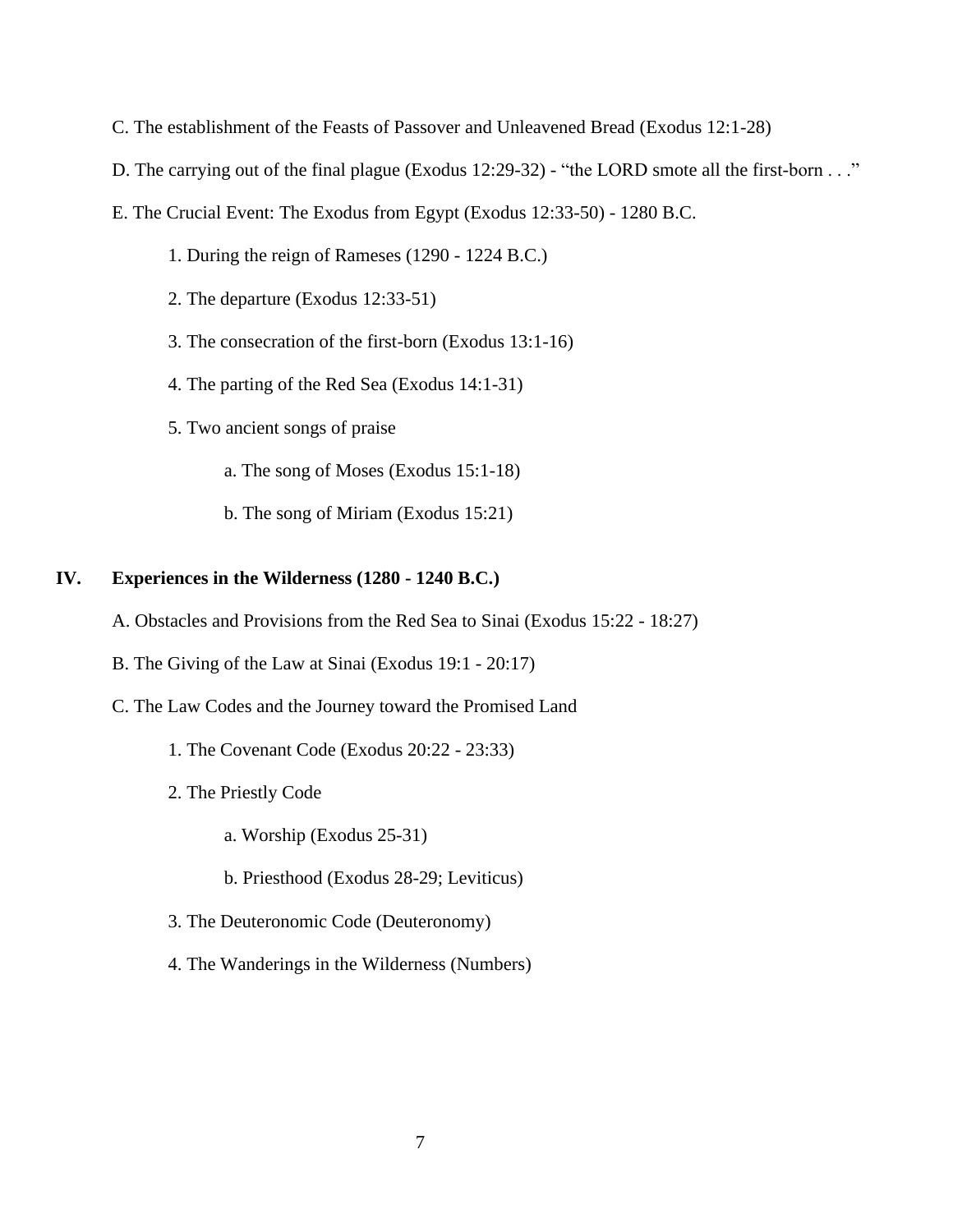### **SESSION 5 -** *Conquest of Canaan and the Tribal Confederation* c. 1240 - 1020 B.C. Joshua - 1 Samuel 10

**I. The Conquest of Canaan (Joshua) - 1240 - 1200 B.C.**

A. The LORD Commands Joshua to Conquer the Land (1:1-9)

B. Joshua Addresses the People (1:10-18)

C. The Spies and Rahab in Jericho (2:1-24)

D. The Miraculous Crossing of the Jordan (3:1ff)

E. The Conquest of Canaan Beginning with the Siege of Jericho (6:1 - 12:24)

F. Distribution of the Land of Canaan Among the Twelve Tribes (13:1 - 24:33)

### **II. Canaanite Religion**

A. Polytheistic

1. El - Father of Canaanite Religion (literally "god" - also called "father of man," "father of years," "father bull," or "god of fresh water")

2. Asherah - Mother of Canaanite Religion (a nude prostitute sometimes called "Holiness" - also called "mother earth," or "goddess of salt water")

El and Asherah have three children:

a. Baal - most important male deity ("god of heaven and storm" giver of fertility to soil, human beings, and animals.)

("goddess of love")

love, and war" - a tomboy seduced by Baal, thus Baal's sister and lover)

c. Anat(h) or Ashtaroth ("a virgin goddess of passion, sex,

b. Astarte - beauty queen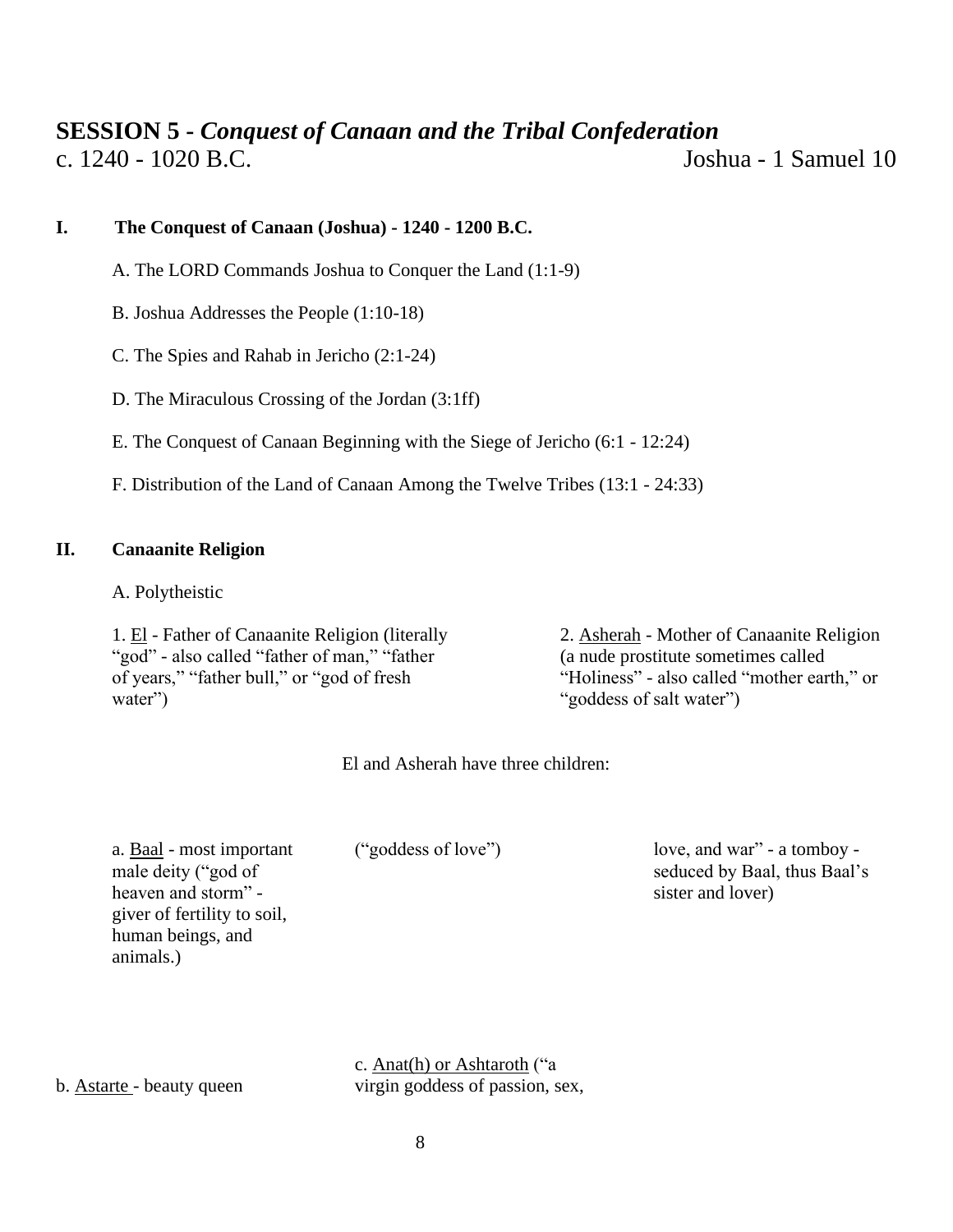- B. Based on cycles of nature
- C. Involved sex and fertility
- D. Involved nature worship
- E. Gods could be bribed.
- F. Sacrifices
- G. Worship

### **III. Tribal Confederation (Judges - 1 Samuel 10) - 1200 - 1020 B.C.**

- A. Amphictyony a tribal league, loose confederation of tribes united in worship of one God)
- B. The Book of Judges
	- 1. Theme verse: Judges 21:25 (moral relativism)
	- 2. Recurring cycle (the picture of God again as judgmental and gracious)
		- a. Apostasy (i.e., the people did what was evil in the sight of the LORD)
		- b. Enslavement (i.e., the LORD disciplines by foreign oppression)
		- c. Repentance (i.e., the people acknowledged their sin and cried out for mercy)

d. Deliverance (i.e., the LORD raised up a charismatic deliverer (judge) who proves his/her giftedness by leading and winning in a battle, thereby earning the right to be settle the people's disputes)

C. The Story of Ruth (setting: period of the judges; probably composed centuries later)

### **IV. The Inevitability of the Monarchy (1 Samuel 1-10)**

- A. Israel's Lack of Inter-Responsibility
- B. Influence of Canaanite Religion
- C. Increasing Influence of the "Sea Peoples" (Philistines)

### D. The Transitional Role of Samuel **SESSION 6 -** *The United Monarchy* 1 Samuel 11 - 1 Kings 11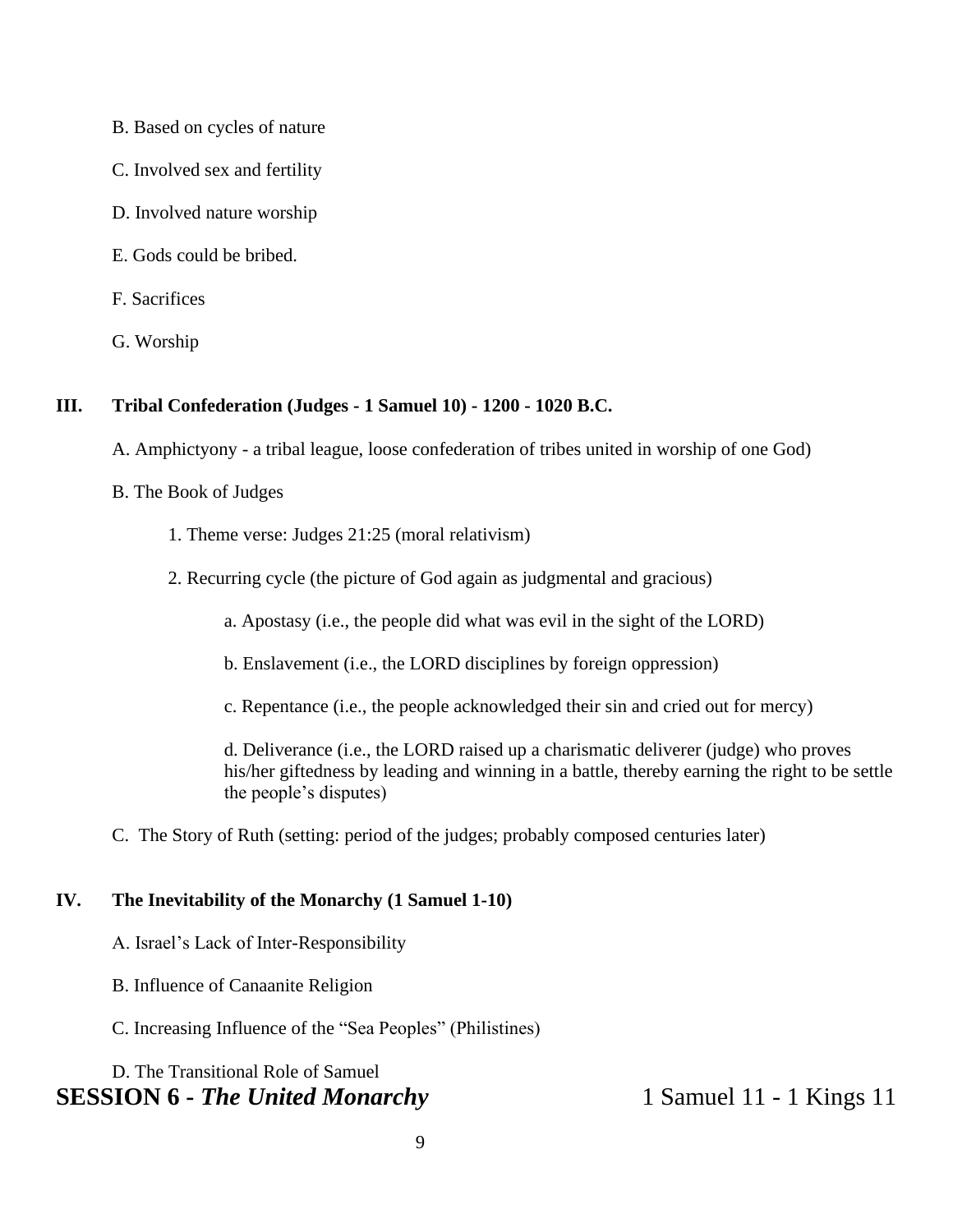### **I. Saul (1 Samuel 9-31) - 1020 - 1000 B.C.**

- A. Israel's First Real King
- B. Charismatic
	- 1. Anointed by the prophet Samuel
	- 2. Proved by his military victory over Ammon
- C. Leaves tribal organization in place; no bureaucracy
- D. Tall, handsome, physically able, a born leader, a Benjaminite whose entire reign was spent at war
- E. Emotionally unstable, volatile temperament, renounced by Samuel

### **II. David (1 Samuel 16 - 1 Kings 2:12; 1 Chronicles) - 1000 - 960 B.C.**

- A. Two accounts of the reign of David:
	- 1. 1 Samuel 16 1 Kings 2
	- 2. 1 Chronicles
- B. Skilled musician (harpist) and shepherd boy from Bethlehem
- C. Married Saul's daughter (Michal) and close friends with Saul's son (Jonathan)
- D. Charismatic
	- 1. Anointed by the prophet Samuel

### 2. Proved by military defeat of Philistines (including Goliath)

- E. Forced by Saul to flee Judah
- F. First became king of Judah in Hebron; then became king of all Israel in Jerusalem (1000 B.C.)
- G. By subduing the Philistines, David led the Israelites to control more territory than any other king.
- H. Accomplishments
	- 1. Established capital city in Jerusalem
	- 2. Initiated taxation, census, draft, corvee (forced labor without pay), bureaucracy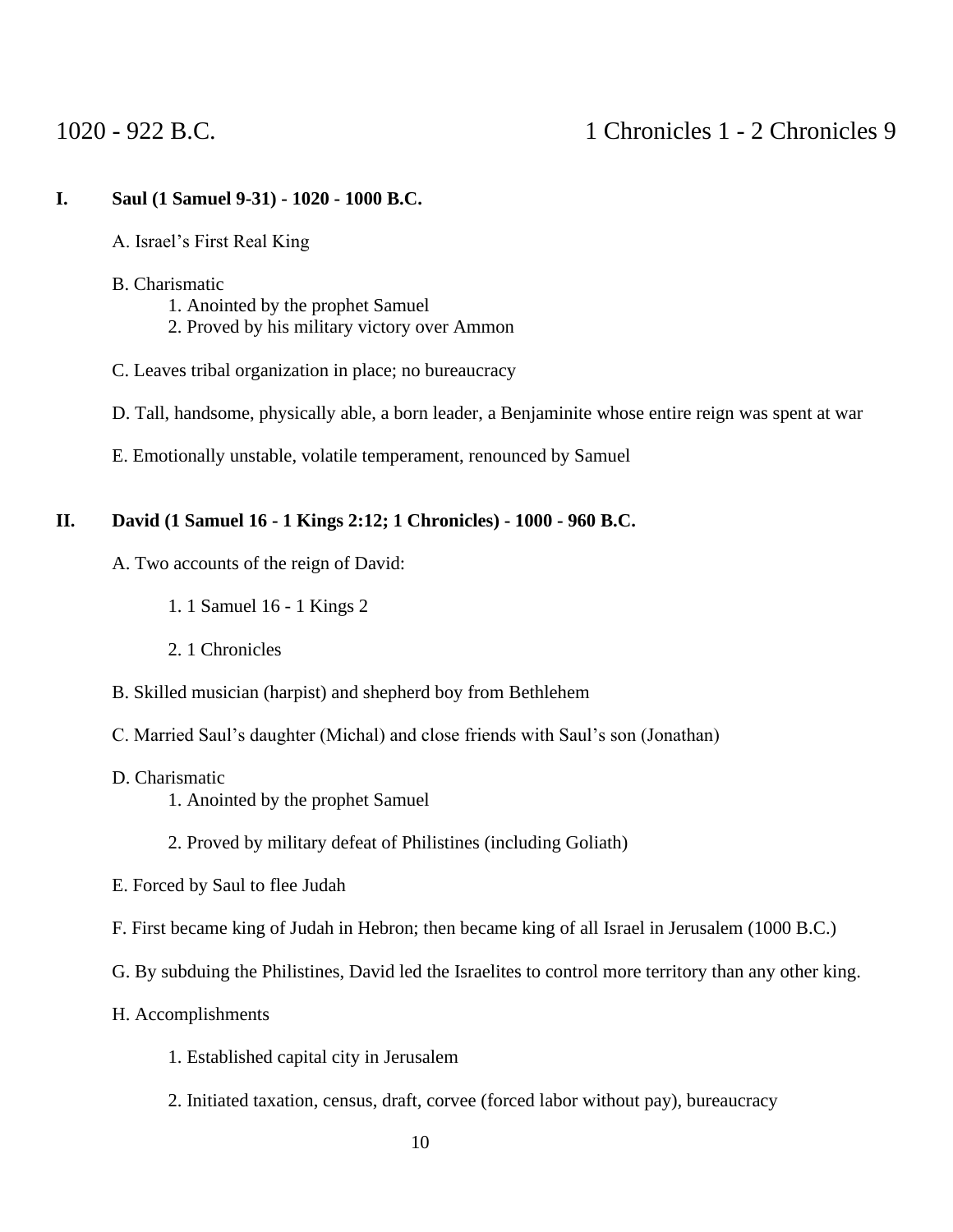- 3. Retrieved ark of covenant and built new tabernacle to house the ark
- I. God's Covenant with David (2 Samuel 7:11-16)
- J. David's Flaws, Sins, and Failures
- K. David's Influence on the Psalms

### **III. Solomon (1 Kings 2:13 - 11:43; 2 Chronicles 1-9) - 960 - 922 B.C.**

- A. A Charismatic Leader (in an unusual way)
	- 1. Anointed by Zadok the priest
	- 2. Proved not by his military skill, but by his wisdom
- B. The First Dynastic King (the son of David)

#### C. Accomplishments

- 1. The domestic economy boomed.
- 2. The nation's military capability increased.
- 3. Taxes were raised (except in Judah).
- 4. The draft was strengthened.
- 5. Forced labor was increased.
- 6. Chariot bases in the flat country were begun.
- 7. Solomon spent thirteen years building an elaborate palace for himself
- 8. Solomon spent seven years building a temple for the LORD.
- 9. Solomon also built the House of the Forest of Lebanon, used as an armory and bank.
- 10. The bureaucracy increased.
- 11. A diplomat rather than a warrior
- 12. Left his mark on the wisdom literature of Israel
- D. Just as Israel's empire grew overnight, so it fell overnight at the death of Solomon, never to rise again.

## **SESSION 7 -** *The Divided Monarchy: The Northern Kingdom* 922 - 722 B.C. 1 Kings 12 - 2 Kings 25; Amos; Hosea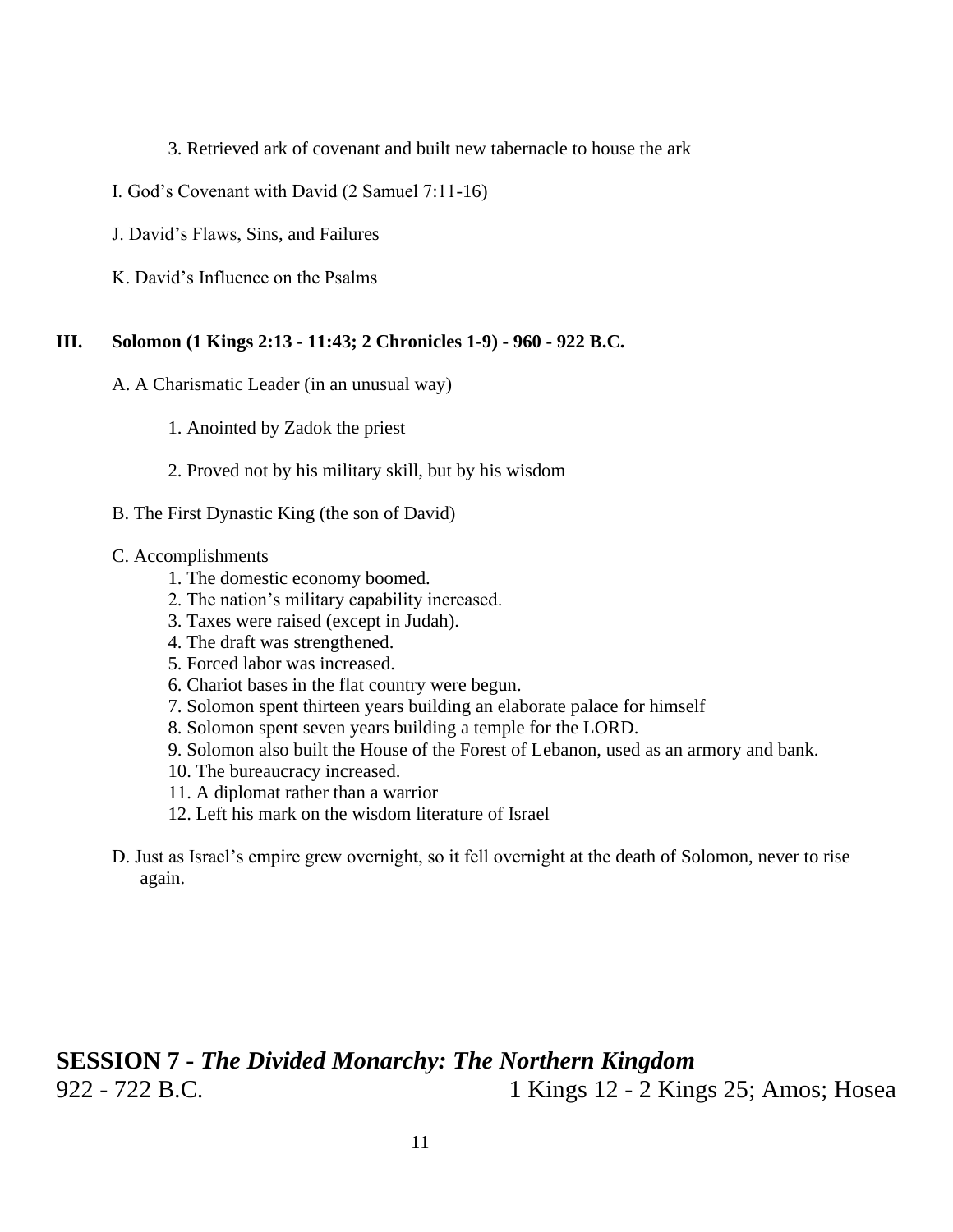### **I. The End of the United Kingdom**

- A. Israel (North) ten tribes, ruled by Jeroboam I, stronger, but unstable government
- B. Judah (South) two tribes (Judah and Benjamin), ruled by Rehoboam, dynastic government

### **II. History of the Northern Kingdom**

- A. Jeroboam I (922-901) set up worship centers at Dan and Bethel, used golden calves
- B. Nadab (901-900) son of Jeroboam I, murdered and succeeded by Baasha
- C. Baasha (900-877) murdered the rest of Jeroboam's family, successful military leader, died naturally
- D. Elah (877-876) son of Baasha, murdered and succeeded by Zimri
- E. Zimri (876) provoked by an attack by Omri to burn the palace down on himself
- F. Omri (876-869)
	- 1. Sealed alliance with Phoenicia by the marriage of his son, Ahab, to Jezebel
	- 2. Established extensive building programs
	- 3. Moved the capital from Tirzah to the hill of Samaria
	- 4. Established the longest dynasty in the history of the Northern Kingdom
- G. Ahab (869-850) son of Omri
	- 1. Married Jezebel, daughter of the king of Tyre, an ardent worshiper of Baal.
	- 2. Built altars to Baal and made an idol to represent Asherah
	- 3. In his court, he had 450 prophets of Baal and 400 prophets of Asherah.
	- 4. The prophet Elijah and the contest on Mount Carmel (1 Kings 18)
- H. Ahaziah (850-849) son of Ahab
	- 1. The "sons of the prophets"
	- 2. Elijah succeeded by the prophet Elisha, more of a public figure and political activist
- I. Jehoram / Joram (849-842) the last of Omri's dynasty
- J. Jehu (842-815) chosen by Elisha to be the king; instituted a "bloody purge" of Canaanite religion
- K. Jehoahaz (815-801) son of Jehu; a weak leader taken advantage of by the Syrians
- L. Jehoash (801-786) son of Jehoahaz; Elisha died during his reign
- M. Jeroboam II (786-746) son of Jehoash, a gifted military leader and civil administrator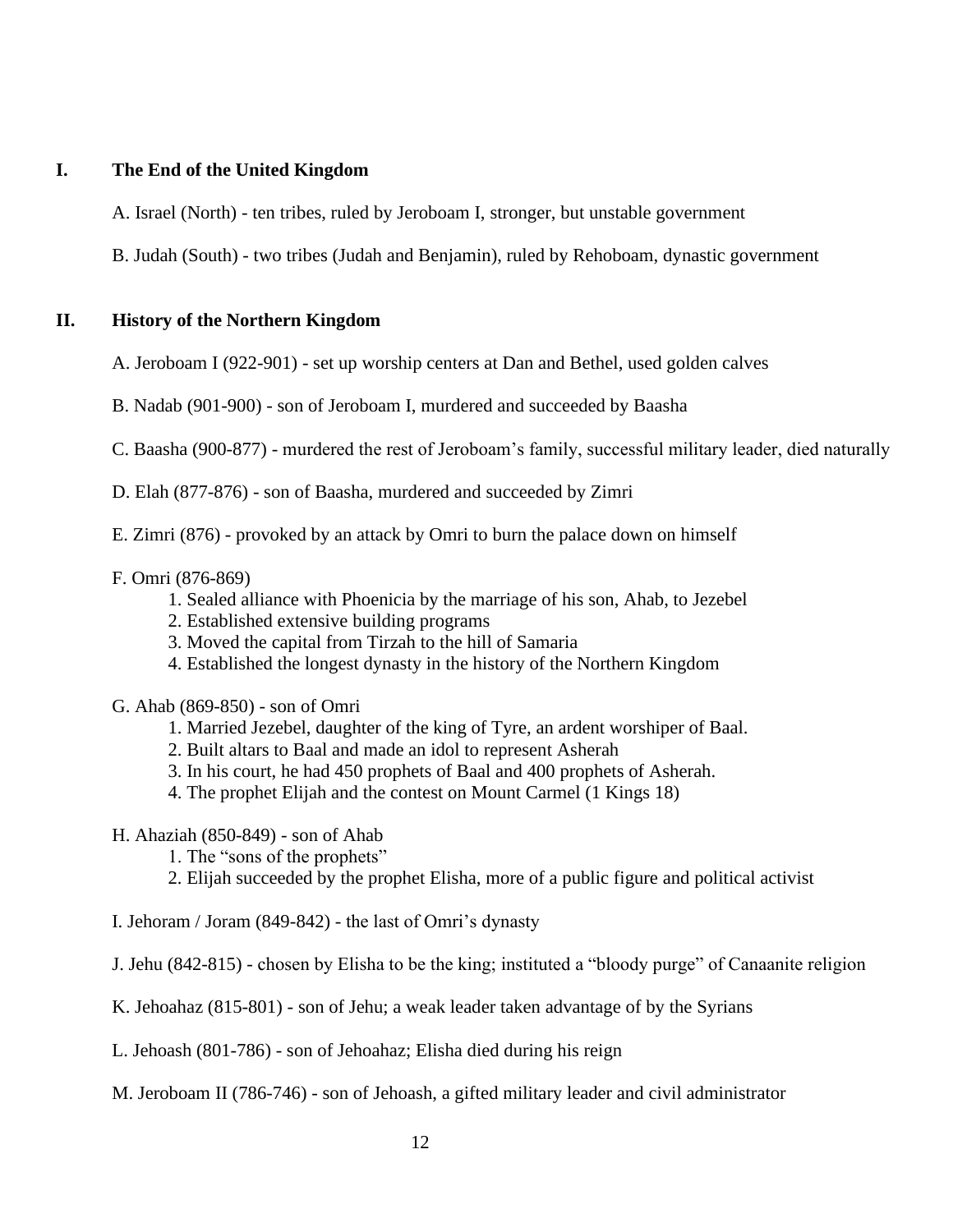- 1. Israel's last burst of prosperity; but Amos and Hosea warned that it would not last.
- 2. Borders extended to the limits achieved during David and Solomon's reigns.
- N. Zechariah (746-745) son of Jeroboam II, assassinated within six months by Shallum
- O. Shallum (745) assassinated by Menahem after only one month; Assyrian empire begins to expand
- P. Menahem (745-738) surrendered and paid bribe to Assyria to keep Assyria from destroying Israel
- Q. Pekahiah (738-737) son of Menahem, assassinated and succeeded by Pekah
- R. Pekah (737-732) assassinated and succeeded by Hoshea; Assyrian empire strikes Israel
- S. Hoshea (732-722) Assyrian empire destroys Israel

### **III. Amos**

- A. The man shepherd from Judah, poor and illiterate, uncompromising, not a professional prophet
- B. Historical Background prophesied from Bethel around 750 B.C. (during the reign of Jeroboam II)
- C. The book the message in a nutshell: God's justice
	- 1. Oracles against Israel's neighbors and Israel (1-2) see 2:6-8
	- 2. Israel's sinfulness and God's punishment (3-6) see 5:18-27 and 6:4-7
	- 3. Visions of Israel's doom and restoration (7-9) see 7:7-9 and 9:11-15

### **IV. Hosea**

A. The man - a citizen of the North, whose personal life was an incarnation of the LORD's relationship with Israel

- B. Historical Background (750-735) when peace and prosperity turned to chaos and virtual anarchy
- C. The book the message in a nutshell: steadfast love
	- 1. Hosea's personal life (1-3)
	- 2. Prophetic oracles of doom and hope (4-14) see 4:1 and 11:1ff the triumph of God's love

### **SESSION 8 -** *The Divided Monarchy: The Southern Kingdom* 922 - 587 B.C. 2 Chronicles 10-36; Isaiah 1-39; Micah; Nahum; Habakkuk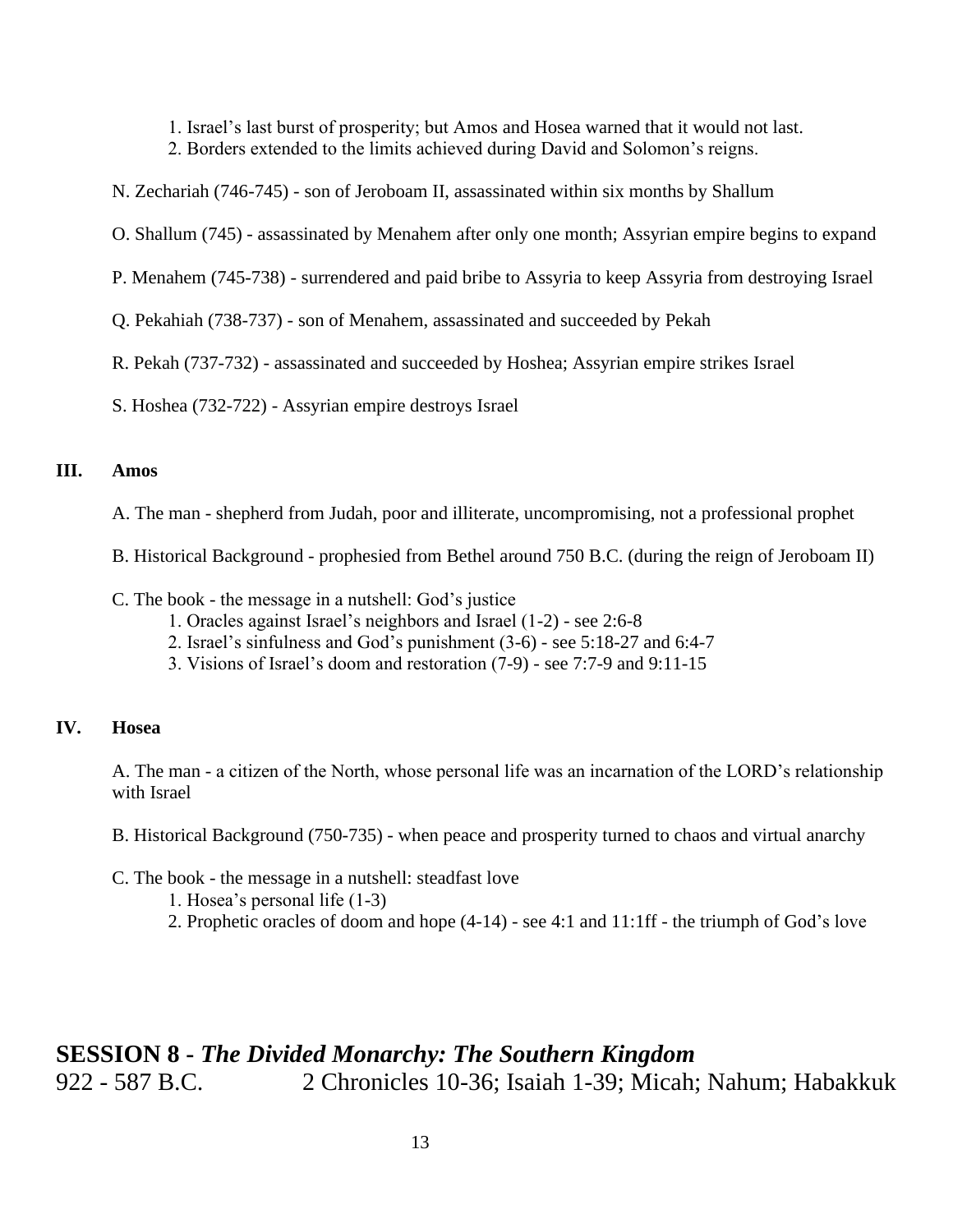## Jeremiah; Zephaniah

### **I. Introduction** - Judah's insignificant territory and lack of material assets - in Israel's shadow

### **II. The History of the Southern Kingdom**

- A. Rehoboam (922-915) son of Solomon, unsuccessful reign
- B. Abijam (915-913) son of Rehoboam , enjoyed military success over Jeroboam I of Israel
- C. Asa (913-873) brother of Abijam, war with Israel continued, tried to abolish pagan religions
- D. Jehoshaphat (873-849) son of Asa, a good king, made peace with Israel, purified religious practices
- E. Jehoram (849-842) son of Jehoshaphat, reigned while Jehoram / Joram reigned in Israel
- F. Ahaziah (842) son of Jehoram, killed during the bloody purge of Jehu along with Joram of Israel
- G. Athaliah (842-837) mother of Ahaziah, wife of Jehoram, only woman, tried to kill all heirs to throne
- H. Joash (837-800) son of Ahaziah, long and peaceful reign until his assassination
- I. Amaziah (800-783) son of Joash, war between Israel and Judah again, captured by Israel's army
- J. Uzziah / Azariah (783-742) son of Amaziah, reigned during the same time as Jeroboam II of Israel
	- 1. Brought to Judah unparalleled prosperity and peace with Israel.
	- 2. Conquered Philistine territory and established Judah's control of the coastal highway.
	- 3. Expanded Judah's boundaries to the south.
	- 4. Fortified Jerusalem and other cities.
	- 5. Promoted agriculture and modernized the army.
	- 6. Became a leper and was ostracized from society.

7. Son, Jotham, carried out his duties until Uzziah died - when Isaiah was called to be a prophet.

K. Jotham (742-735) - son of Uzziah, fortified Judah, "did what was right"

L. Ahaz (735-715) - son of Jotham; constructs an Assyrian altar and Judah becomes an Assyrian tributary M. Hezekiah (715-687) - son of Ahaz

- 1. Successful in curbing influence of Canaanite religion and other forms of idolatry
- 2. Judah prospered materially and enlarged its kingdom
- 3. Agriculture and trade were increased.
- 4. Advised and counseled by Isaiah during the Ashdod Rebellion and Sennacherib's invasion
- 5. He trusted in the LORD and there was none like him (2 Kings 18:5).

N. Manasseh (687-642) son of Hezekiah, evil, pagan religions increased, practiced human sacrifice

- O. Amon (642 640) son of Manasseh, tried to continue Manasseh's policies, but was assassinated
- P. Josiah (640-609) son of Amon, eight years old when he became king
	- 1. Hilkiah, the priest, reigned until Josiah was old enough to assume his responsibilities.
	- 2. Pleased the LORD by extinguishing pagan religions
	- 3. Before Josiah's reforms, Jeremiah condemned Judah for its paganism and ingratitude
	- 4. During his reign, Zephaniah prophesied
	- 5. The temple repaired and the scroll found
	- 6. Ordered the celebration of a great passover
	- 7. Centralized worship in the Jerusalem temple
	- 8. Prophet Nahum announced that God's wrath would be poured out on Assyria
	- 9. Assyrian empire begins to weaken

Q. Jehoahaz / Shallum (609) - son of Josiah, taken captive by Egypt, Judah becomes tributary to Egypt

R. Jehoiakim (609-598) - son of Josiah, puppet of Egyptians, condemned by Jeremiah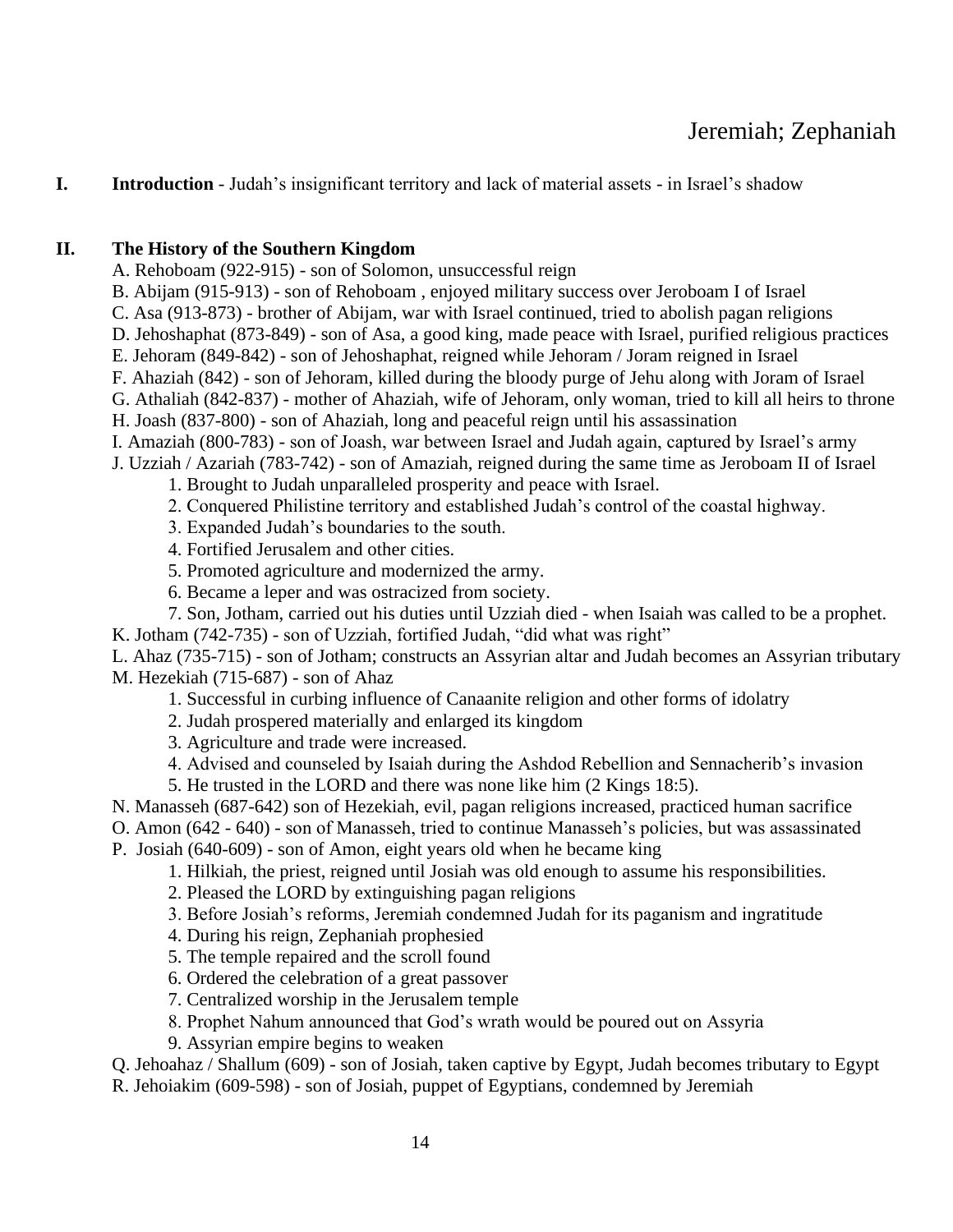- 1. Assyrian empire defeated by the Babylonian empire in 605 B.C.
- 2. Habakkuk prophesies that the Babylonians would overtake Judah with force
- S. Jehoiachin / Jeconiah (598-597) son of Jehoiakim, Jerusalem captured, first deportation (Ezekiel)
- T. Zedekiah / Mattaniah (597-587) son of Josiah, brother of Jehoahaz and Jehoiakim
	- 1. Put on the throne by the Babylonians
	- 2. Allegiance torn between Babylonians and the people who wanted him to appeal to Egypt
	- 3. Advised by Jeremiah to be loyal subjects of Nebuchadnezzar (king of Babylon)
	- 4. Forced to watch the slaughter of his sons and officials before his eyes were punched out
	- 5. Jerusalem and the temple destroyed in 587, Judah ceases to exist, second deportation
	- 6. Gedaliah, an official of Zedekiah, appointed by Babylonians as a governor, but was killed
	- 7. Third deportation including Jeremiah

### **III. Isaiah**

A. The man - married with at least two children, probably from Jerusalem, probably from the upper classes of society, had access to the king that few people (especially prophets) had

B. Historical Background - prophesied between 742 and at least 700 B.C. (maybe even later), the time when Israel crumbled and fell to the Assyrians and Judah lived uneasily in its shadow as a tributary

### C. The book

1. Believed to be the work of more than one author for three reasons:

- a. Internal evidence of the book itself
	- \* Chapters 1-39: reflect historical circumstances of eighth-century Judah
	- \* Chapters 40-66: reflect the historical circumstances of sixth-century Judah
- b. Literary style
	- \* Chapters 1-39: colloquial, native-spoken narrative, typical prophetic oracles
	- \* Chapters 40-66: formal, grammatically elaborate poetry written later
- c. Theological emphases
	- \* Chapters 1-39: focuses on the coming of a kingly messiah
	- \* Chapters 40-66: focuses on the coming of a suffering servant
- 2. Themes of Isaiah 1-39
	- a. Judgment on Judah's superficiality see 1:12-21
	- b. The holiness and majesty of God see 6:1ff
	- c. The coming of a kingly messiah see 9:2-7 and 11:1-3
	- d. A remnant will return see 10:20-23

### **IV. Micah**

A. The man - from Moresheth (Judah), rural background, not involved with kings

B. Historical background - prophesied during the reigns of Jotham, Ahaz, and Hezekiah, contemporary with Isaiah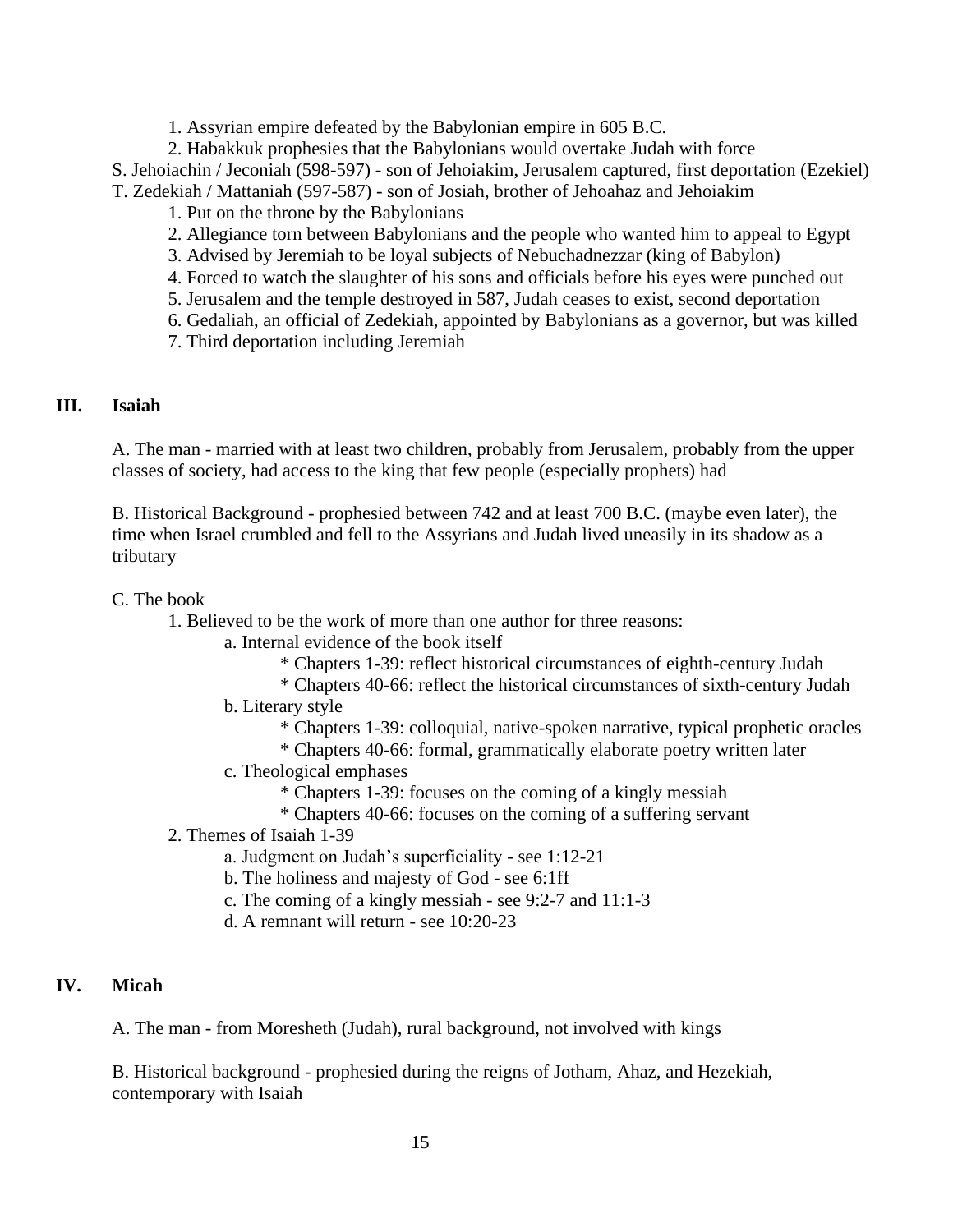- C. The book typical prophetic style of doom and hope
	- 1. Micah condemns capital cities of Israel and Judah because of their corruption (1-3).
	- 2. Micah looks forward to a day of peace when the Davidic line would be restored (4-5).
	- 3. The LORD brings charges against His people through Micah (6-7).
	- 4. The people will not always be oppressed by their enemies (7-8).

### **V. Zephaniah**

A. The man - a descendant of king Hezekiah

- B. Historical Background prophesied during the reign of Josiah (around 627 B.C.)
- C. The book message in a nutshell: the day of the LORD is coming, and it will not be pleasant
	- 1. Doom on Judah for its religious syncretism (1)
	- 2. Divine judgment pronounced on other nations as well (2)
	- 3. Hope and comfort for those who wait on the LORD (3) see 3:8-20

### **VI. Nahum**

- A. The man almost nothing is known about him except that he was from Elkosh (location uncertain)
- B. Historical Background prophesied during the reign of Josiah

C. The book - message in a nutshell: God's wrath will be poured out on Assyria. The LORD is the avenger of cruelty and immorality. Militarism and brutality are to no avail ultimately. Because Ninevah had so long oppressed God's people, Nineveh, too, would fall.

### **VII. Habakkuk**

A. The man - almost nothing is known. There is no information to synchronize him with any king. No mention is made of birthplace or family. All we have is the prophecy itself.

B. Historical Background - probably prophesied during the reign of Jehoiakim (609-598)

- C. The book message in a nutshell: the righteous will live by faith
	- 1. A dialogue in two cycles (1:1 2:5)
		- a. Question  $(1:2)$  and answer  $(1:5)$
		- b. Question (1:12-13) and answer (2:3-4)
	- 2. Five woes against any nation that plunders peoples and is violent and idolatrous (2:6-20)

3. A hymn of trust is God's mighty redemptive power (3:1-19) - see 3:16-19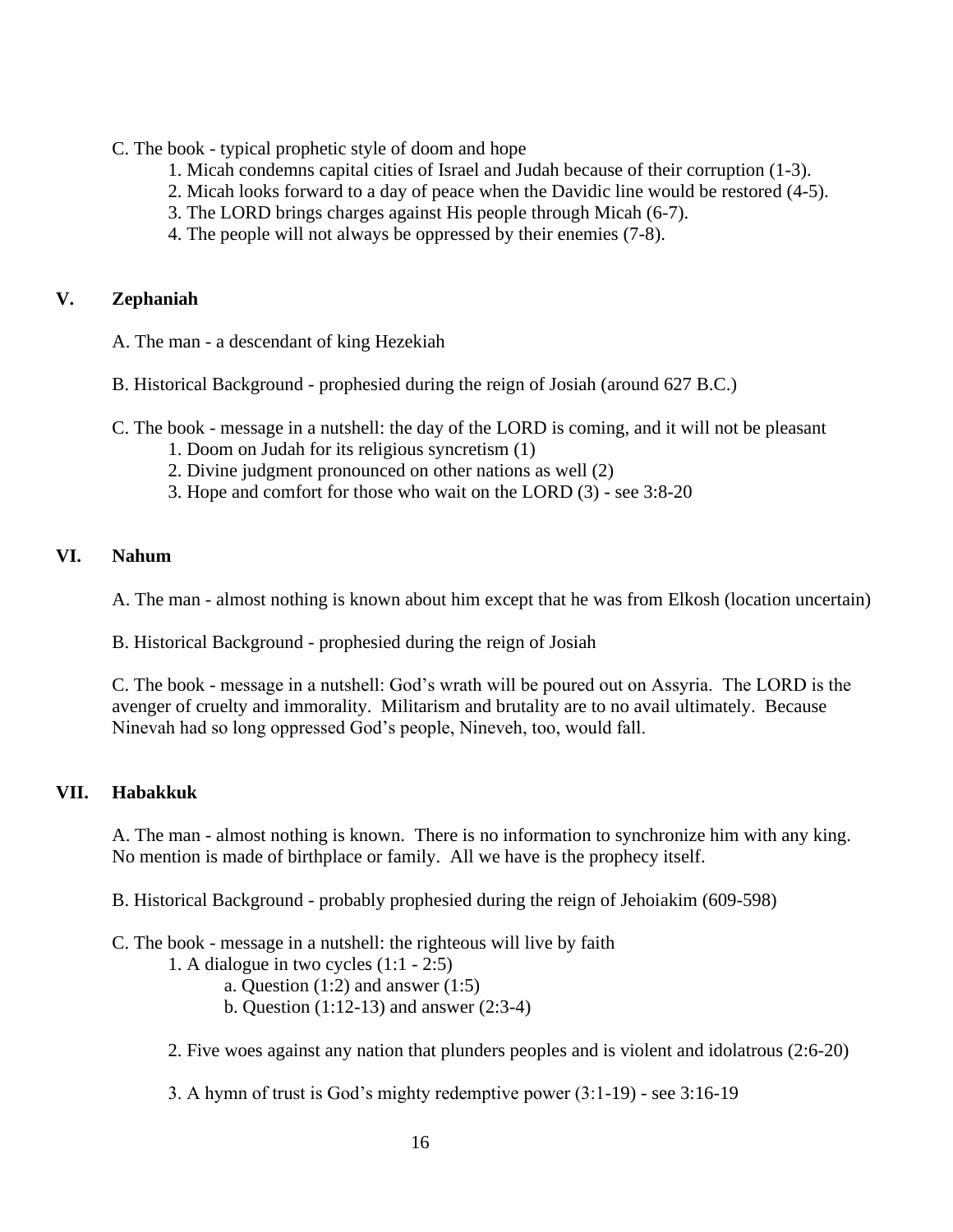### **VIII. Jeremiah**

A. The man - from priestly family (but not a priest), never married, did not want to bring his children into a doomed society, called as a teenager, chosen before his birth, had a secretary and close friend whose name was Baruch, tender, emotional, intense, insecure, torn between his personal desires and his divine calling, courageous and steadfast, deeply troubled, very lonely, harshly wounded by the people's rejection

B. Historical Background - prophesied between 627 and 580 B.C. (see 1:1-3)

- C. The book (not arranged chronologically, but topically) message in a nutshell: covenant
	- 1. Themes
		- a. Rewards will be given to the faithful, punishment to the disobedient.
		- b. Condemnation of pagan religion
		- c. The LORD's covenant people must return to Him.
		- d. Doom: Jerusalem will fall to Babylon.
		- e. Hope: A new and more enduring relationship with the LORD will come.

#### 2. Categories

- a. Oracles (poetry and prose)
- b. Confession (poetry and prose)
- c. Biographical, autobiographical, and historical materials (chapters 37-44, 52)

**SESSION 9** - *The Exile* (597 - 539 B.C.) Lamentations, Ezekiel, Isaiah 40-66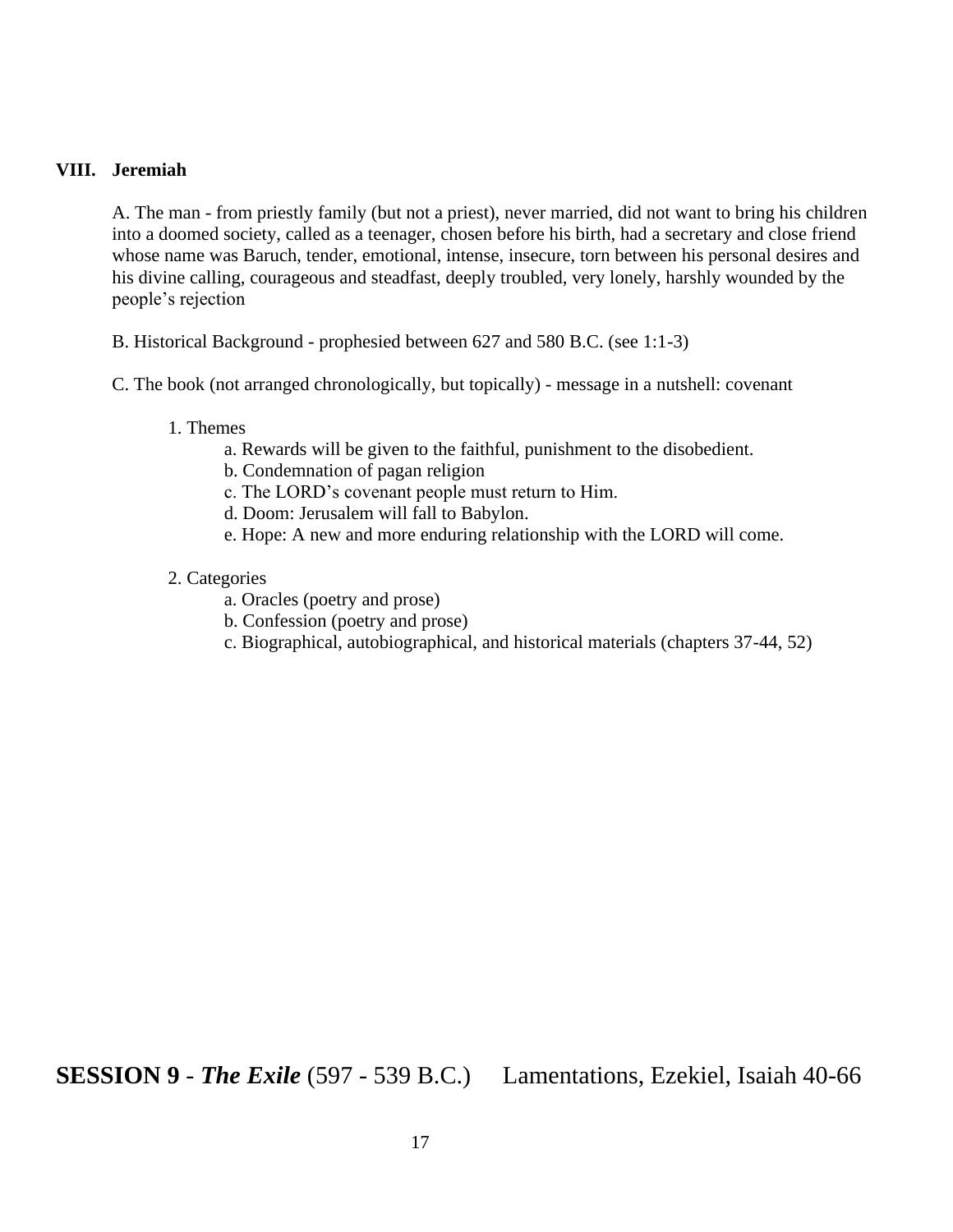*Restoration and Reconstruction* (539 - 440 B.C.) Haggai, Zechariah 1-8

### **I. The Historical Situation**

A. Three deportations to Babylon

1. 597 - Jehoiachin the king, Ezekiel the prophet, and many others - see 2 Kings 24

2. 587-86 - the destruction of Jerusalem and the temple, many others were taken, leaving behind Gedaliah as a governor and Jeremiah the prophet

3. 585-82 - Babylon cleaned house of all leadership - see 2 Kings 25

B. Some went to Egypt (2 Kings 25:22-26)

C. Life in Judah (587-539) - only illiterate peasants remained to work the land, no religious leadership, no justice, no organization, soil was badly harmed, surroundings devastated, exploited by other nations around Palestine (such as Edom who took advantage of Judah during its most vulnerable time), the people were forced to re-think their faith

D. Exile in Babylon

- 1. The Jews taken captive were the most affluent and educated, but were given menial jobs.
- 2. The Jews lived together in small communities (see Ezekiel), and continued to educate themselves. It is likely that many of them even prospered.
- 3. Forced to learn a new language (Aramaic), though they retained Hebrew.
- 4. Conditions were tolerable.
- 5. During the exile, they were first called "Jews" (short for Judeans).

#### E. Reassessment

- 1. Cut off from the Promised Land
- 2. Disruption of religious institutions
- 3. Re-evaluation of faith see Psalm 137
	- a. They began to re-emphasize the Torah (the written word).
	- b. The synagogue probably developed during this time.
	- c. They began to re-emphasize particular laws that emphasized their distinctiveness.
	- d. They began to cling to the prophets' messages of hope.
	- e. They began to struggle with the tension between being holy and evangelistic.
- **II. Lamentations**  funeral songs for a dead city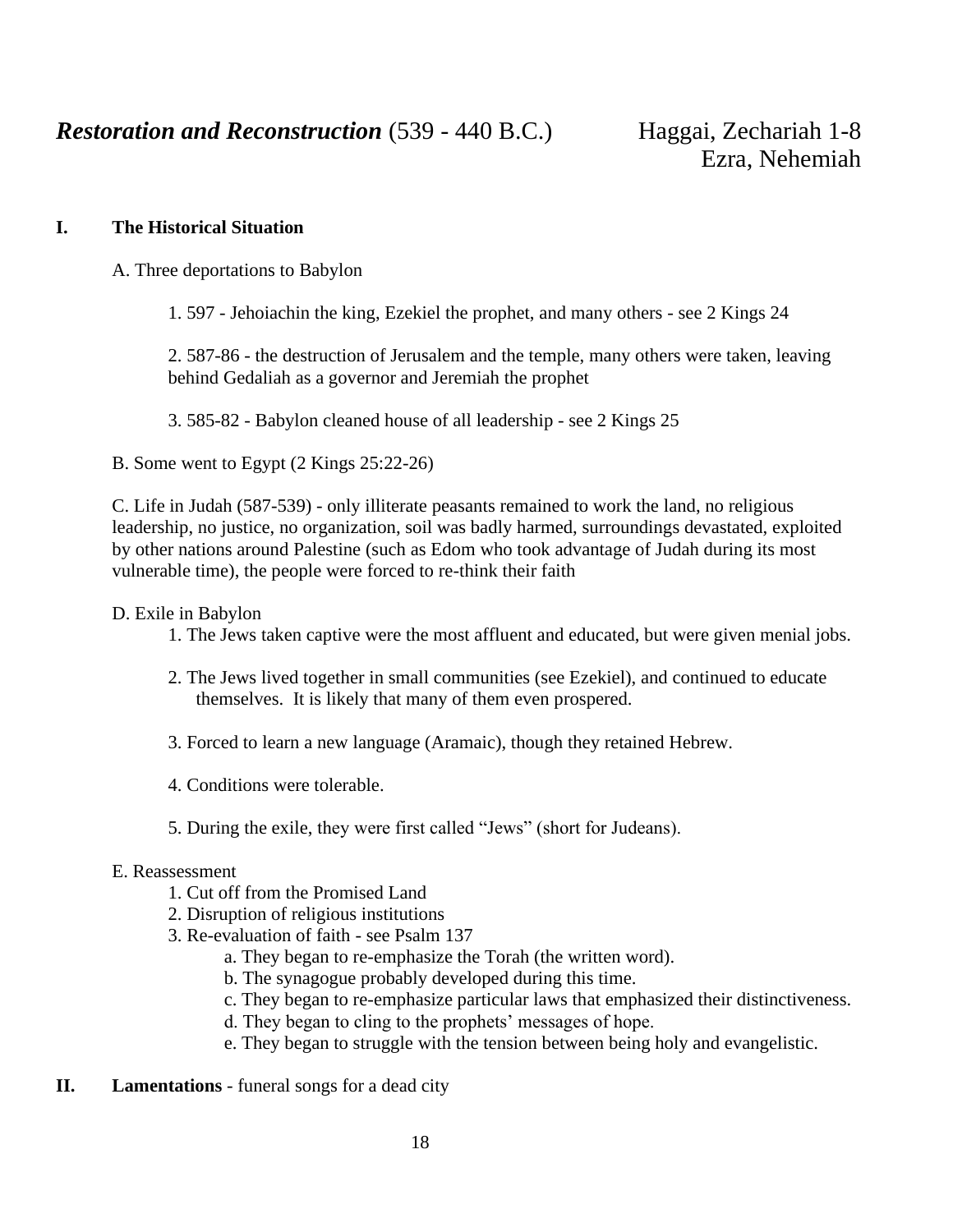- A. A small psalter of communal laments over Jerusalem, following its destruction in 587.
- B. Traditionally associated with Jeremiah; but the style is not Jeremiah's, and the author is unknown.
- C. Common themes raised same questions after the fact that Habakkuk did before the fact.
- D. Literary style (poetry, acrostic)

### **III. Ezekiel**

- A. The man a priest before he became a prophet, taken to Babylon during the first deportation in 597, married but his wife died, no children, a strange highly-developed mystic who was able to use channels of communication not normally available to others.
- B. Historical Background prophesied between 592 and 563. His prophecy overlapped with Jeremiah's. All his prophecy took place in Babylon.
- C. The book message in a nutshell: the abiding presence of God
	- 1. Two phases to Ezekiel's prophecy
		- a. Before the fall of Jerusalem, a message of doom, 592-587 (1-24)
		- b. After the fall of Jerusalem, a message of hope, 587-571 (25-48)
	- 2. Devices used by Ezekiel
		- a. Visions (1-3, 8-11, 37, 40-48)
		- b. Signs (4, 5, 12, 24, 37)
		- c. Allegories (15, 17, 19, 24, 16, 23)
	- 3. Other emphases
		- a. son of man
		- b. personal responsibility

#### **IV. Isaiah 40-66 (Deutero-Isaiah)**

A. Authorship - perhaps a disciple of Isaiah, probably among the exiles

B. The Book of Consolation (40-55), containing four Servant Songs - setting: Babylon

1. 42:1-4 2. 49:1-7 3. 50:4-9 4. 52:13 - 53:12

C. Chapters 56-66, sometimes called "Third Isaiah," addresses the restored community in Jerusalem

### **V. From the Exile to the Rebuilding of the Temple**

A. The Persian Empire and the Edict of Cyrus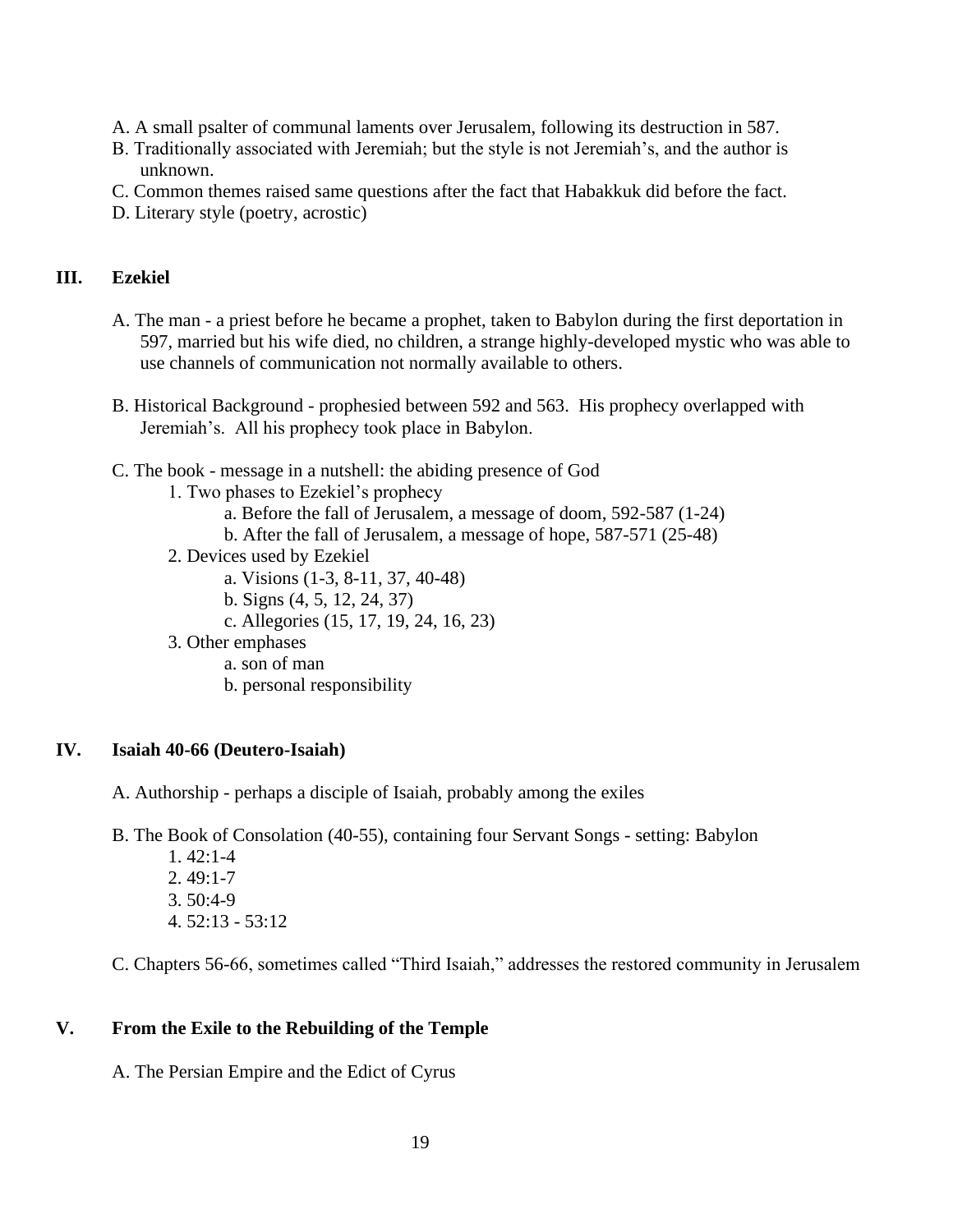#### B. Four stages to the return

- 1. A return under Cyrus in 539 B.C. led by Sheshbazzar (a son of Jehoiachin)
- 2. A return under Darius I (521 485 B.C.) led by Zerubbabel (a grandson of Jehoiachin)
	- a. The Prophecy of Haggai (August-December, 520 B.C.) \* Four major oracles urging the rebuilding of the temple
	- b. The Prophecy of Zechariah (520 518 B.C.) Chapters 1-8 \*Prophetic visions urging the completion of the rebuilding of the temple

[With the prophetic impetus of Haggai and Zechariah, and the leadership of Jeshua and Zerubbabel, **the temple was rebuilt and dedicated in 515 B.C.**, and the people of God seemed to be making a comeback.]

[A time of silence: 515 - 460 B.C.]

- 3. A return under Ezra Ezra led a group of immigrants from Babylon to Jerusalem "in the seventh year of Artaxerses (see Ezra 7:7). But which Artaxerses? Artaxerses I reigned from 465 - 424 B.C., and Artaxerses II reigned from 404 - 358 B.C.).
- 4. A return under Nehemiah Nehemiah returned to Jerusalem in the twentieth year of Artaxerses I.

So, who came first? Ezra or Nehemiah?

### **VI. The Work of Ezra-Nehemiah**

A. The books of Ezra-Nehemiah are parts of a four-unit series of books:

- 1. 1 Esdras
- 2. Ezra
- 3. Nehemiah
- 4. 2 Esdras
- B. The Work of Ezra
	- 1. Commissioned by Artaxerses to lead a group from Babylon to Jerusalem to:
		- a. define their law for them.
		- b. set up a judicial system based on that law.

2. Ezra brought with him experts on the Torah and other intellectuals.

3. Ezra spent two months in preparation, then set up his system by implementing three public policies. Through the implementation of these policies, he came to be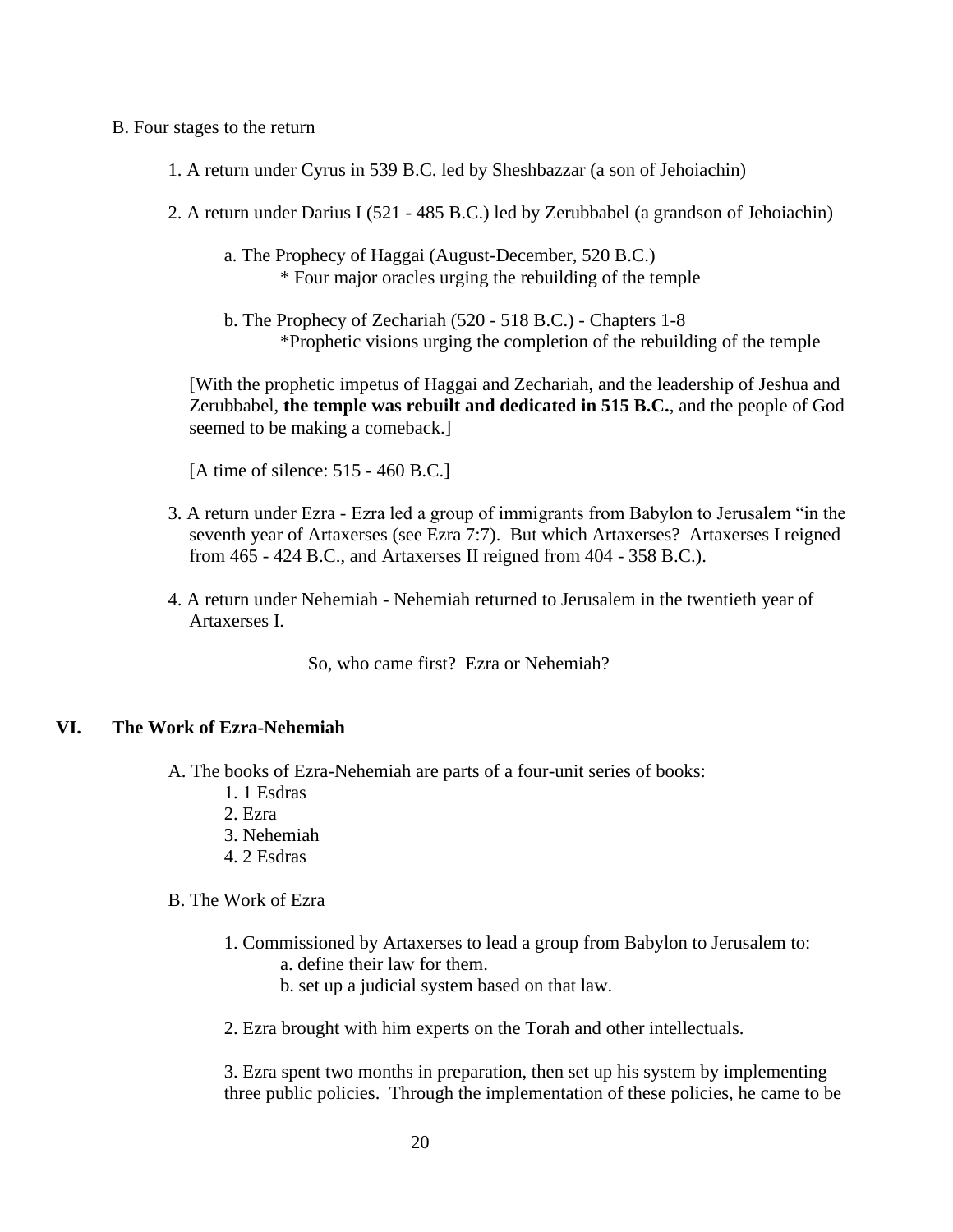known as the "Father of Judaism," and perhaps more than any other figure, was responsible for establishing once and for all the religious institutions of Judaism and making the Jewish people a distinct people.

a. Public reading of the Torah, which came to be accepted as the written word of God (i.e., Holy Scripture).

- b. Denunciation of mixed marriages
- c. Leading in a covenant renewal ceremony
- C. The Work of Nehemiah
	- 1. Nehemiah was an official (cupbearer) of the Persian court (i.e., a professional civil servant), and therefore, was in close contact with Artaxerses, who commissioned him to repair the city walls of Jerusalem (an effort which Artaxerses subsidized with money and materials).
	- 2. Began work immediately (probably around 440 B.C.), but was opposed by Sanballat (of Samaria), Tobiah (of Ammon), and an Arab named Geshem.
	- 3. When the walls were completed, they were dedicated; and in the thirty-second year of Artaxerses, Nehemiah returned to Persia.
	- 4. After some time, he returned to Jerusalem and encountered four crises:
		- a. Eliashib (high priest) allowed Tobiah (an Ammonite) a room in the temple.
		- b. Financial support had fallen off for the Levites.
		- c. The people were no longer observing the Sabbath.
		- d. The people were still engaging in mixed marriages.
- D. Ezra and Nehemiah played a vital role in preserving the religious life and culture of the Jews who returned from exile and were about to be swallowed up by their neighbors.

**SESSION 10 -** *Worship and Wisdom Literature* Psalms, Proverbs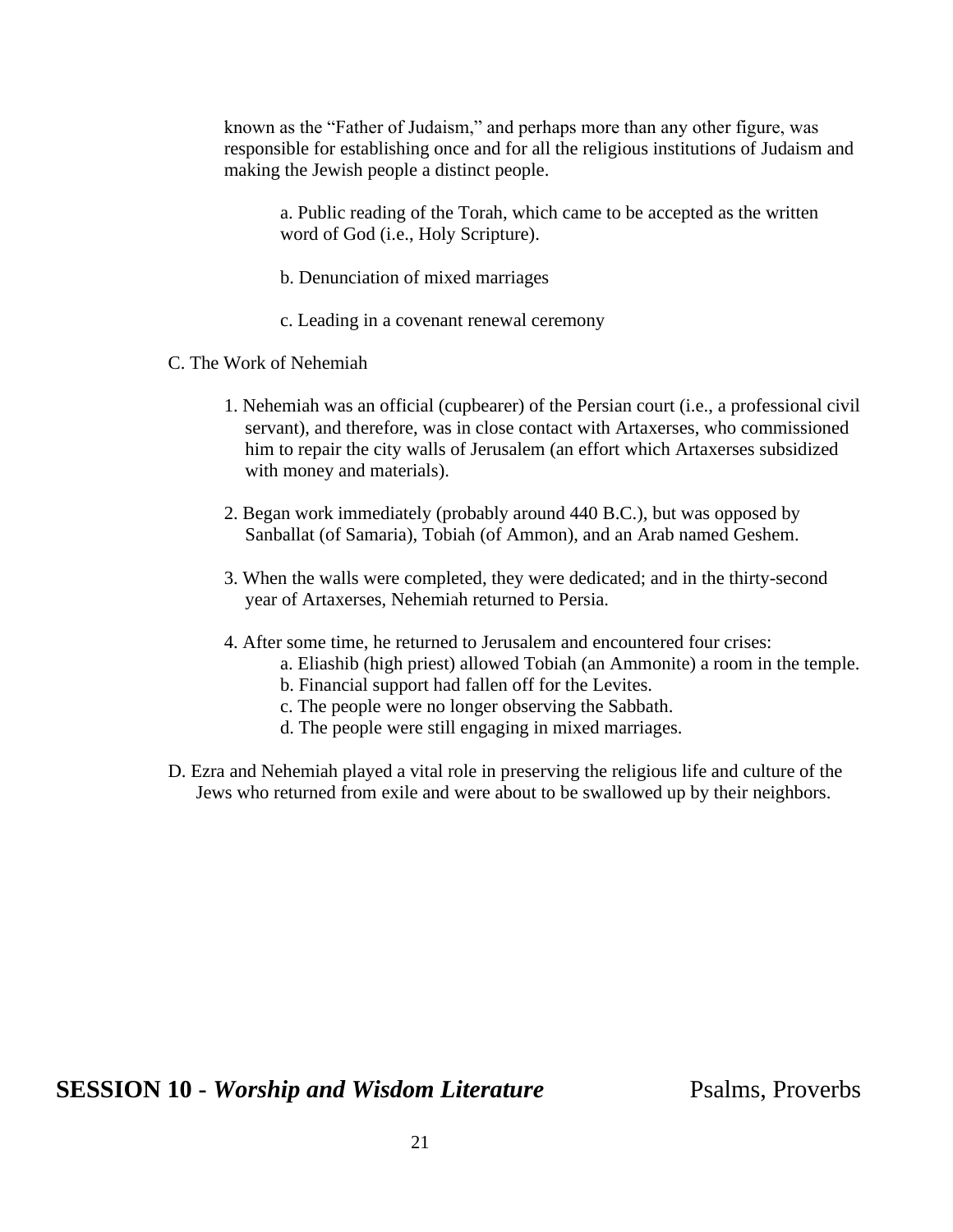## Ecclesiastes, Song of Solomon, Job

- **I. An Introduction to Worship and Wisdom Literature** Much of the worship and wisdom literature began to be developed and compiled during and after the Babylonian exile (although much of the material originated at a much earlier time). In the second temple, wisdom literature, along with the psalms, came to be used as a part of worship.
	- A. Hebrew Poetry one-third of the Old Testament
	- B. Literary Associations
	- C. Categories of Wisdom Traditions
	- D. Types of Material Found in the Wisdom Literature
	- E. Three Elements of Wisdom
	- F. The Meaning of the Term "Wisdom"
	- G. Characteristics of Wisdom Literature
	- H. The Opposite of Wisdom
- **II. Psalms**  the hymnal of ancient Israel
	- A. Authorship
	- B. Titles (superscriptions)
	- C. Importance of the Psalms to Israel's Worship Life
	- D. Response to God's Revelation
	- E. Types of Psalms
		- 1. Psalms of Praise (e.g., 100)
		- 2. Laments
			- a. Individual (e.g., 55)
			- b. Communal (e.g., 137)
		- 3. Royal Psalms (e.g., 21)
		- 4. Wisdom Psalms (e.g., 21)
	- F. The Value of the Psalms They are theocentric; yet they teach us the art of prayer, praise, protest, and confession (of faith and sin).
- **III. Proverbs -** a diverse collection of orthodox wisdom
	- A. Authorship
	- B. A collection of collections
	- C. Themes:
		- 1. Prosperity is the reward of moral and religious integrity.
		- 2. The fear of the LORD is the beginning of wisdom (1:7).

#### **IV. Job**

- A. Authorship
- B. Three stages of composition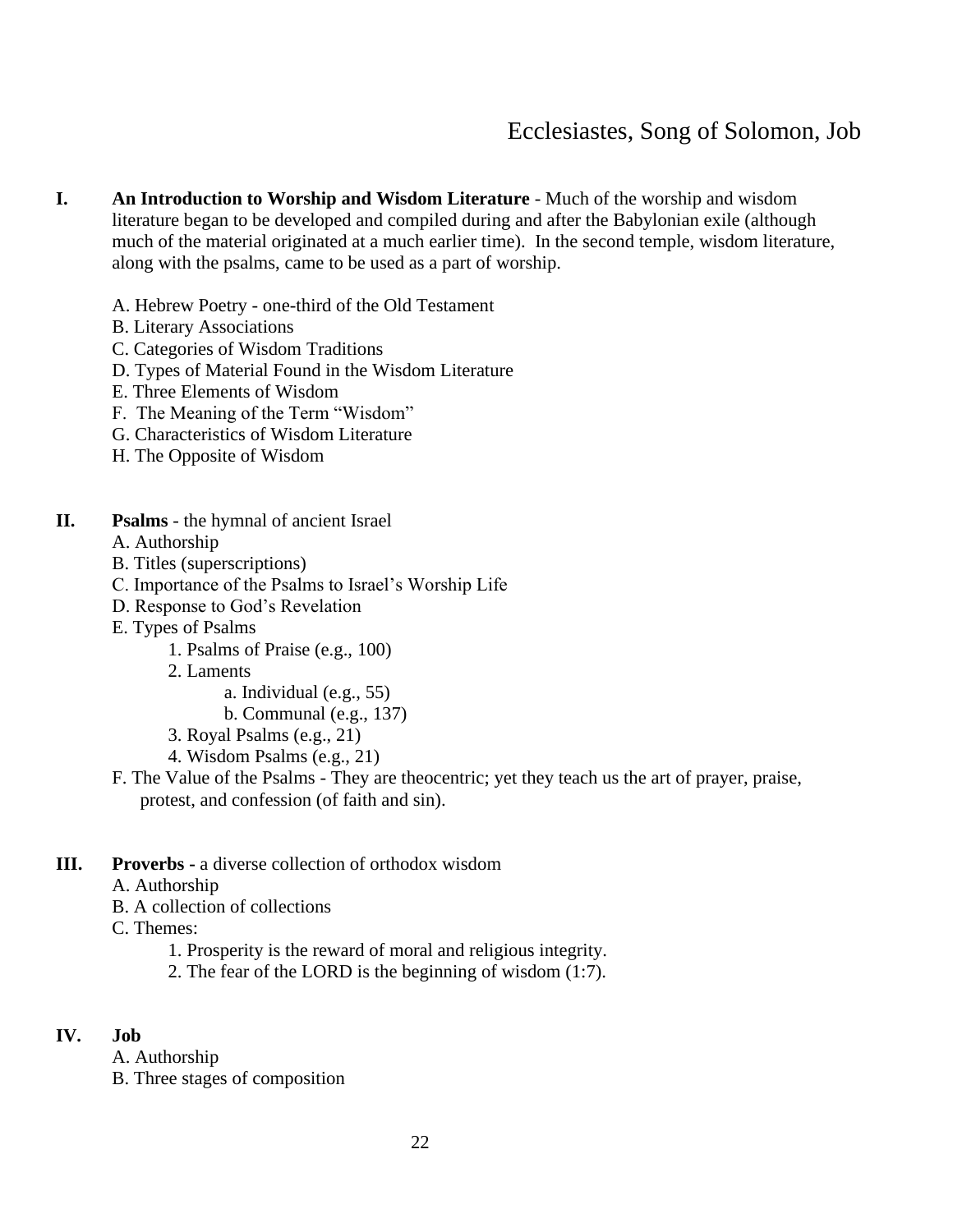- 1. 1:1 2:13, and 42:7-17 an ancient folk tale circulated orally for hundreds of years and written in prose in the Hebrew of 1000-800 B.C.
- 2. 3:1 31:40 and 38:1 42:6 a long poetic section (written in three cycles Eliphaz | Job; Bildad | Job; Zophar | Job) inserted into the story by a poet of the sixth century B.C.
- 3. 32:1 37:24 a poetic section added even later (probably the fourth or third century B.C., including speeches by a fourth "friend" (Elihu).

### C. Messages of the book

- 1. Justice triumphs ultimately, but not always immediately.
- 2. God is sovereign.
- 3. Suffering often has meaning, and is not always the result of disobedience.

### **V. Ecclesiastes**

- A. Authorship
- B. The skeptical, pessimistic feelings of a man who tried everything but found nothing satisfying.
- C. The debate over canonicity
- D. Themes
	- 1. Nature is a closed system.
	- 2. Life is more a search of truth than a grasping of it.
	- 3. Life cannot be lived to its fullest without a constant reflection upon its meaning.
	- 4. Life is a gift.
	- 5. God is at the beginning and end of any search for meaning.
	- 6. Traditional wisdom approach: "Fear God and keep His commandments" (12:13-14).

### **VI. Song of Solomon (or "Song of Songs")**

A. Authorship

- B. Content a collection of about twenty-five lyric poems or fragments of poems describing the passionate and sensuous love between a man and a woman. No explicit religious content.
- C. The debate over canonicity
- D. Possible interpretations
	- 1. Allegorical (i.e., describing the relationship between God and His people [bride])
	- 2. Dramatic (i.e., a drama in which Solomon falls in love with a Shulamite shepherdess)

### **SESSION 11 -** *Post-Exilic Literature* Obadiah, Malachi, Joel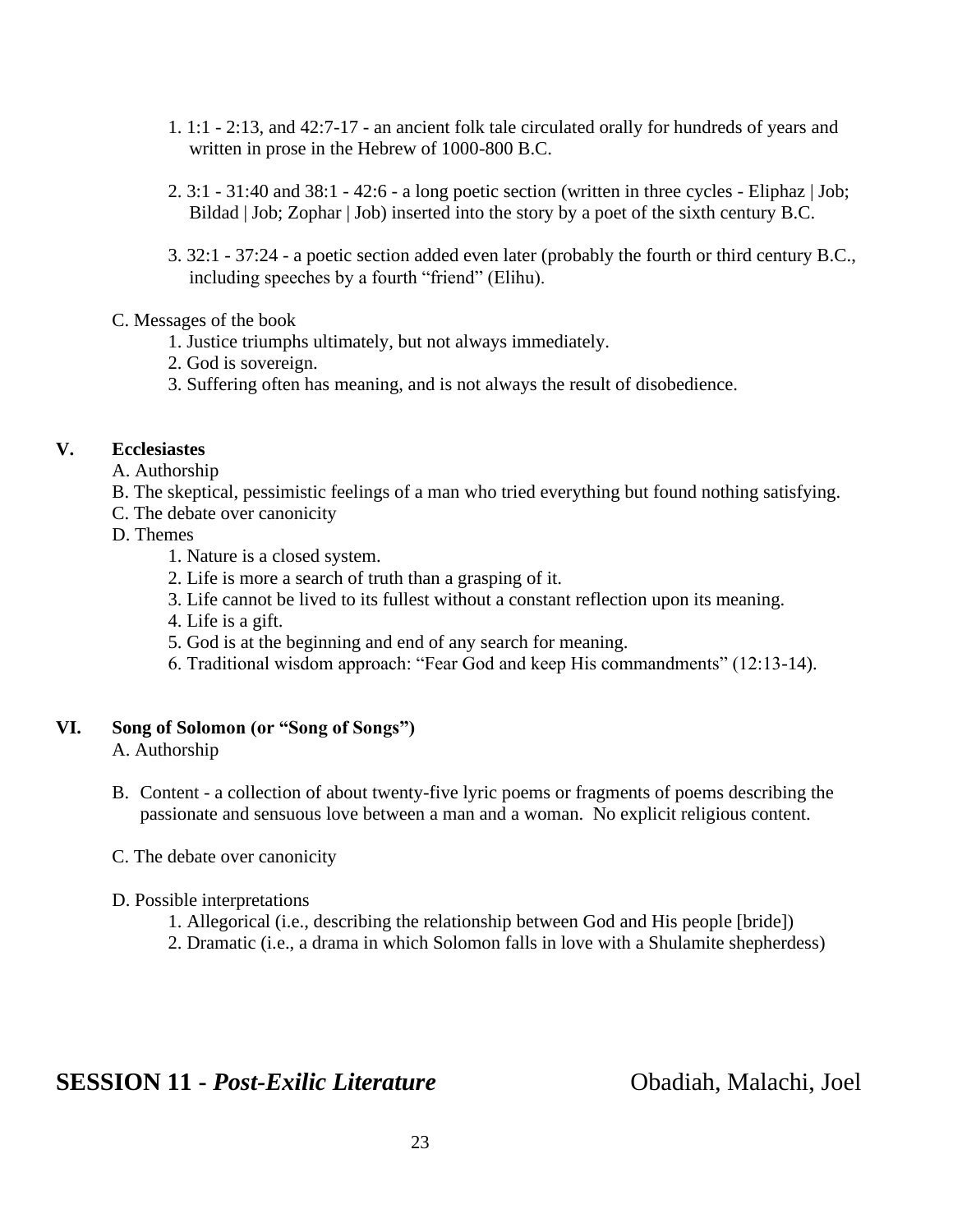### 539 - 63 B.C. Zechariah 9-14, Daniel, Esther, Ruth, Jonah

### **I. Historical Context**

- **II. Obadiah**  A Hymn of Hate Against Edom
	- A. Authorship
	- B. Date (not certain, but probably after the destruction of Jerusalem in 587/86 B.C.)
	- C. Message: God's Judgment on Edom
		- 1. An indictment against the Edomites (1-14)
		- 2. An announcement of the day of the LORD's recompense upon the nations (15-18)
		- 3. A proclamation of the return of Israel's exiles and their dominion over Edom (19-21)

### **III. Malachi** - The LORD Questions The Community of Faith

- A. Authorship
- B. Date (probably written between the rebuilding of the temple and the work Ezra and Nehemiah)
- C. Literary Style six cycles of dialogues
	- 1. The LORD, through the prophet, makes a statement.
	- 2. The people or priests respond with a question.
	- 3. The LORD, through the prophet, answers by substantiating His initial statement in detail.
- D. The prophecy concludes with a promise that the LORD's messenger would be sent (see 4:4-6).

### **IV. Joel**

- A. Authorship author seems to have been closely associated with the religious organization
- B. Date (probably during the Persian period [539-332 B.C.])
- C. Content divided into two sections:
	- 1. The vision of the locust plague which comes as God's judgment (1:1 2:27)
	- 2. The final judgments and blessings of the "day of the LORD" (2:28 3:21)
		- a. a vision quoted by Peter in his Pentecost sermon (see 2:28-32 and Acts 2:14-21)
		- b. a reversal of the swords/plowshares imagery used by Isaiah and Micah (see 3:9-10)

### **V. Second Zechariah (9-14)**

A. Authorship

- B. Date (later than Zechariah, probably the fourth century B.C. see 9:13)
- C. A contrast between chapters 1-8 and 9-14
	- 1. 1-8 reflects the historical context 520-518 B.C.; 1-9 later (see 9:13)
	- 2. 1-8 written in first person; 9-14 not in first person
	- 3. 1-8 written in prose; 9-14 written in apocalyptic poetry and prose
	- 4. 1-8 speak of a political and priestly Messiah (4:1-14); 9-14 of a kingly Messiah (9:9-10)

### **VI. Daniel**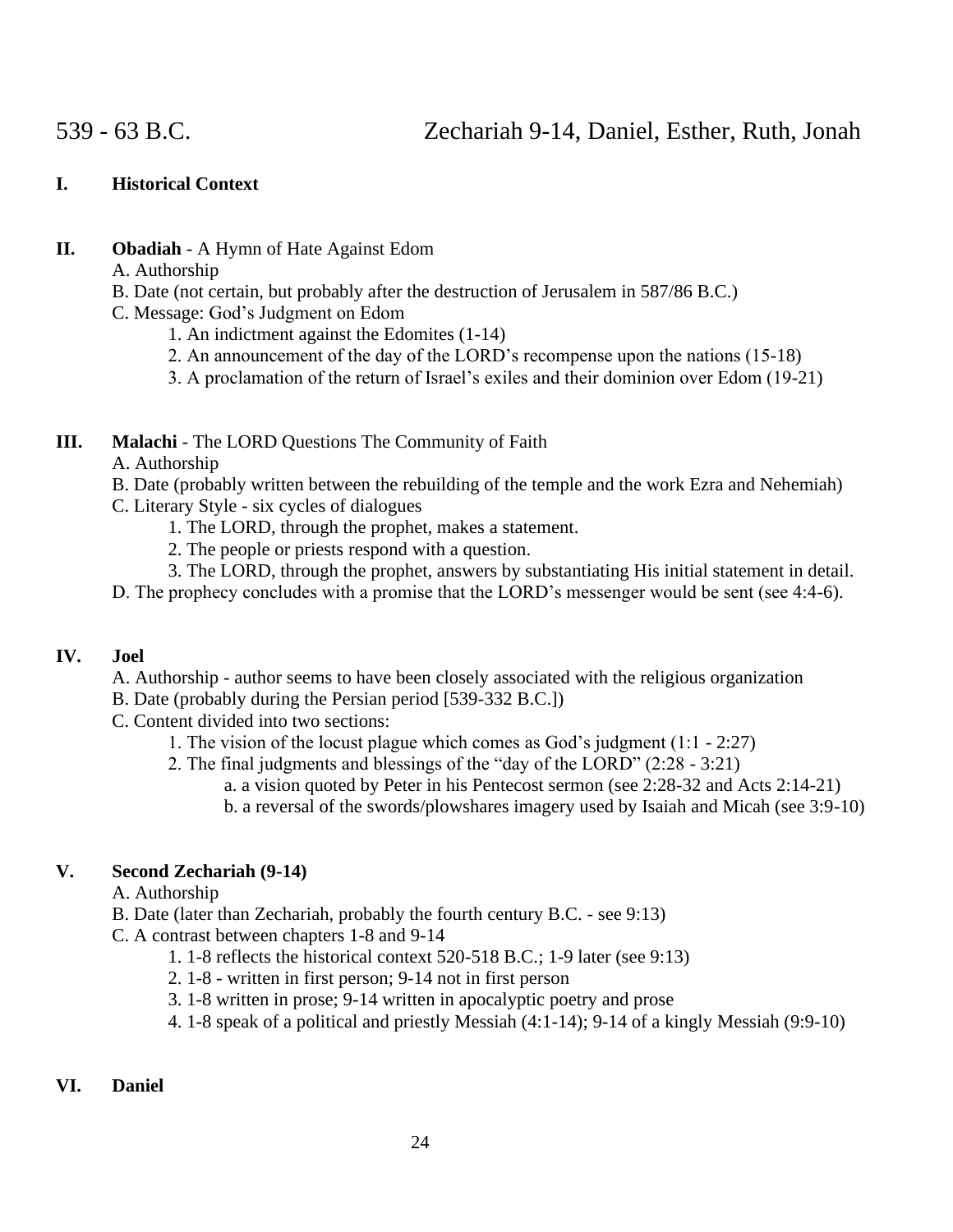A. Authorship

B. Date (setting reflects circumstances of sixth century; but probably written in the second century)

- C. Content
	- 1. Six stories
	- 2. Four apocalyptic visions
- D. Messages
	- 1. From the six stories: The LORD shows favor to those who are obedient to the Torah.
	- 2. From the four visions: God will intervene in history and establish His kingdom in His time.

### **VII. Esther**

A. Authorship

- B. Date (setting: the reign of the Persian king Ahasuerus [486-465 B.C.]; time of writing: unknown)
- C. Debate over canonicity
- D. Purpose: to explain the significance and origin of the "Feast of Purim"
- E. The plot

### **VIII. Ruth**

A. Authorship

- B. Date (setting: the period of the Judges; composed sometime after the Babylonian exile)
- C. The plot
- D. Message: The great grandmother of Israel's greatest king was a foreigner.

### **IX. Jonah**

- A. Authorship
- B. Date (setting: the reign of Jeroboam II [786-746 B.C.]; written centuries later)
- C. The plot
- D. The message: God's mercy and salvation extend beyond the chosen race to embrace all humanity.
- E. Approaches to the book
	- 1. Historical
	- 2. Allegorical
	- 3. Parabolic
- F. Used by Jesus (see Matthew 12:40 and Luke 11:30)

### **SESSION 12 -** *Between the Testaments* Apocrypha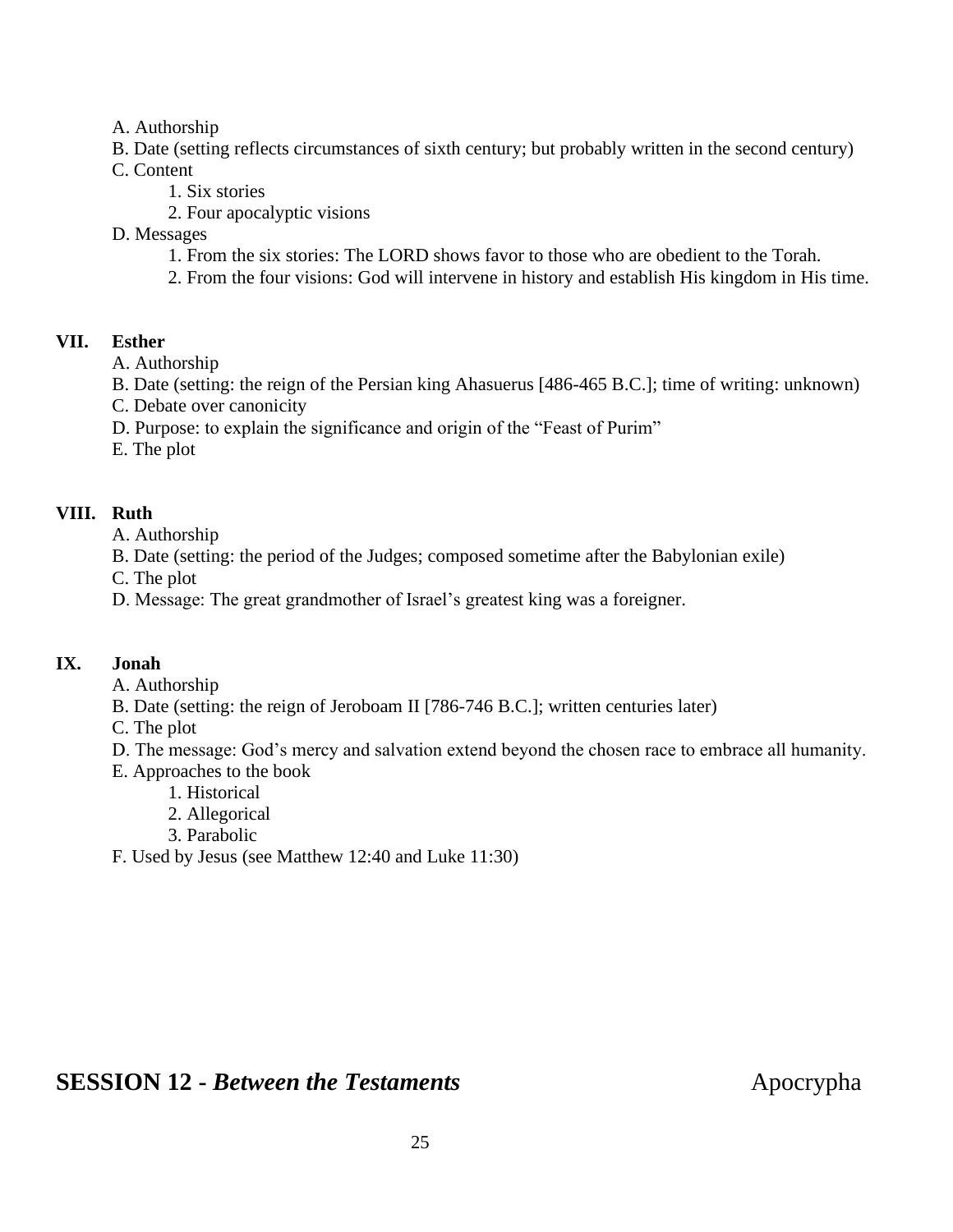### 440 - 63 B.C.

### **I. The Historical Context**

A. Palestine under the Persians (539 - 333 B.C.)

- B. Palestine under the Greeks (333 167 B.C.)
	- 1. Alexander the Great (333 323 B.C.) united the empire around Greek language, culture
	- 2. After his death, the empire was divided:
		- a. Ptolemy (became known as the Ptolemies) based in Egypt
			- \*Controlled Palestine
			- \*Allowed Jews religious freedom giving local authority to high priest
		- b. Seleucus (became known as the Seleucids) based in Syria
			- \*Overturned Ptolemies by 200 B.C. as the power over Palestine
			- \*Oppressed Jews under leadership of Antiochus Epiphanes

\*Pushed Jews to adopt Greek culture and religion

- \*Interfered in selection of the high priest, making it a political appointment
- \*Forbade Jewish religious practices, including circumcision
- \*Set up an altar to Zeus in temple, and ordered Jews to sacrifice to Zeus
- \*Sacrificed a pig on altar in the holy of holies ("abomination of desolation")
- 3. By this time, Jews were divided among themselves:
	- a. Conservative Jews ("Hasidim") opposed Seleucids and Greek culture
	- b. Liberal Jews favored (or did not oppose) the Seleucids and Greek culture
- 4. The Maccabean Revolt (168-164 B.C.)
	- a. Led by Matathias and his five sons (including Judas Maccabeus) the Maccabeans
	- b. Method: guerilla warfare, untrained armies, unsophisticated weaponry
	- c. Three years of civil war ended with an amazing defeat of the Seleucids
	- d. In December of 164 B.C., on anniversary of "abomination of desolation" \*temple cleansed and rededicated (Hanukkah)
- C. Jewish Independence (shaky stability) led by Hasmonean dynasty (descendants of Maccabees)
	- 1. Two distinctive sects began to emerge:
		- a. Pharisees a religious party whose prototype was the Hasidim
		- b. Sadducees a political party whose prototype was the Hellenists
	- 2. Civil war between these two parties (67-63 B.C.)
	- 3. Rome steps in in 63 B.C. to bring peace and stability
- D. Palestine under the Romans (63 B.C. throughout the New Testament period)

### **II. Intertestamental Judaism**